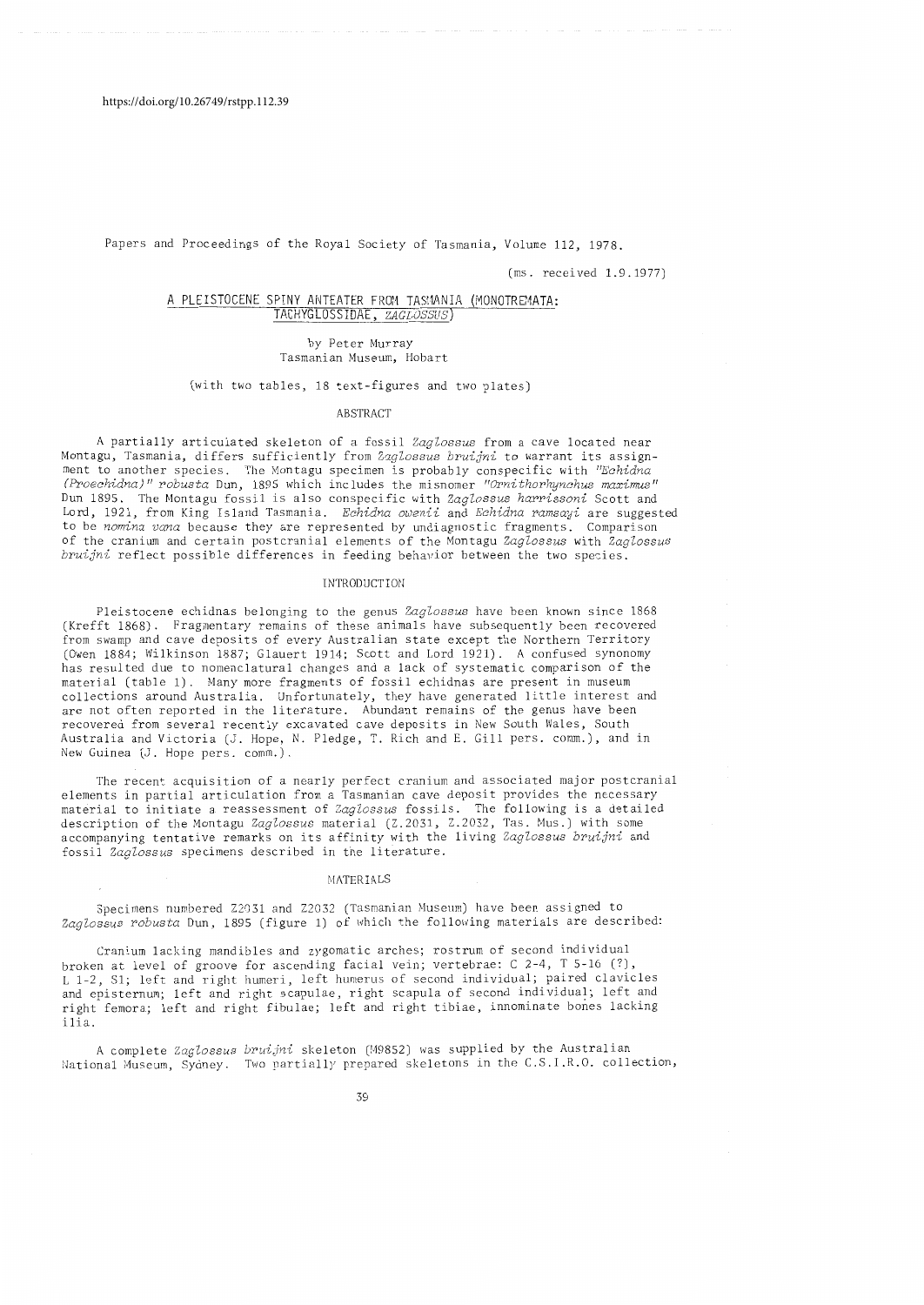# FOSSIL ECHIDNA REMAINS AS REPORTED IN THE LITERATURE

| Species                                                                                                                                                    | Elements recovered                                                                                                                             | Locality                                                                                                                                                                                                                                             | Age                                                                                    | Author                                                                                        |
|------------------------------------------------------------------------------------------------------------------------------------------------------------|------------------------------------------------------------------------------------------------------------------------------------------------|------------------------------------------------------------------------------------------------------------------------------------------------------------------------------------------------------------------------------------------------------|----------------------------------------------------------------------------------------|-----------------------------------------------------------------------------------------------|
| Echidna oweni=ramsayi                                                                                                                                      | distal phalange<br>distal phalange<br>distal humerus fragment <sup>1</sup><br>scapula and episternum<br>femur<br>humerus <sup>2</sup>          | Darling Downs, Queensland <sup>4</sup><br>Wellington Caves, N.S.W. <sup>5</sup><br>Darling Downs, Queensland <sup>6</sup><br>Wellington Caves, N.S.W. <sup>b</sup><br>Wellington Caves, N.S.W. <sup>b</sup><br>Wellington Caves, N.S.W. <sup>6</sup> | Pleistocene<br>Pleistocene<br>Pleistocene<br>Pleistocene<br>Pleistocene<br>Pleistocene | Dun, 1895<br>Dun, 1895<br>Krefft, 1868<br>Dun, 1895<br>Dun, 1895, Glauert, 1914<br>Owen, 1884 |
| Proechidna robusta<br>(=Ornithorhynchus maximus)<br>Zaglossus hacketti                                                                                     | skull and atlas <sup>3</sup><br>humerus <sup>3</sup><br>$at$ las $3$<br>clavicles and episternum<br>pelvic girdle<br>femora<br>tibia<br>radius | Gulgong, $N.S.W5$<br>Gulgong, N.S.W.<br>Mammoth Caves, W.A. <sup>7</sup>                                                                                                                                                                             | ? Pliocene<br>? Pliocene<br>Pleistocene                                                | Dun, 1895<br>Dun. 1895<br>Glauert, 1914                                                       |
| Zaglossus harrissoni                                                                                                                                       | femur and humerus fragment <sup>3</sup><br>femur                                                                                               | King Island, Tasmania <sup>9</sup><br>Scotchtown Cave, Tasmania <sup>9</sup>                                                                                                                                                                         | Pleistocene<br>Pleistocene                                                             | Scott and Lord, 1921<br>Murray (unpublished)                                                  |
| Zaglossus (Z2031-2)                                                                                                                                        | skull<br>vertebrae<br>innominate<br>humeri<br>scapulae<br>clavicles and episternum<br>femora<br>tibia<br>fibulae                               | Montagu Caves, Tasmania <sup>8</sup>                                                                                                                                                                                                                 | Pleistocene                                                                            | Murray and Goede, 1976                                                                        |
| Tachyglossus sp.                                                                                                                                           | femur<br>humerus<br>"armbone"<br>element unknown<br>element unknown                                                                            | Wellington Caves <sup>6</sup><br>Mammoth Caves <sup>7</sup><br>Darling Downs, Queensland <sup>10</sup> Pleistocene<br>Mowbray Swamp, Tas. <sup>10</sup><br>Scotchtown Cave, Tas. <sup>10</sup>                                                       | Pleistocene<br>Pleistocene<br>Pleistocene<br>Pleistocene                               | Dun, 1895<br>Glauert, 1910<br>Dun, 1895<br>Gill and Banks, 1956<br>Gill and Banks, 1956       |
| 1. Type $E$ . <i>oweni</i><br>2. Type E. ramsayi<br>3. Type for species given<br>4. Queensland Museum, Brisbane<br>5. Mining and Geological Museum, Sydney |                                                                                                                                                | 6. Australian National Museum, Sydney<br>7. Western Australian Museum and Art Gallery<br>8. Department of Anatomy, University of Tasmania<br>9. Queen Victoria Museum, Launceston<br>10. Location unknown.                                           |                                                                                        |                                                                                               |

÷. Ť.

 $\pm$ 

 $\sim$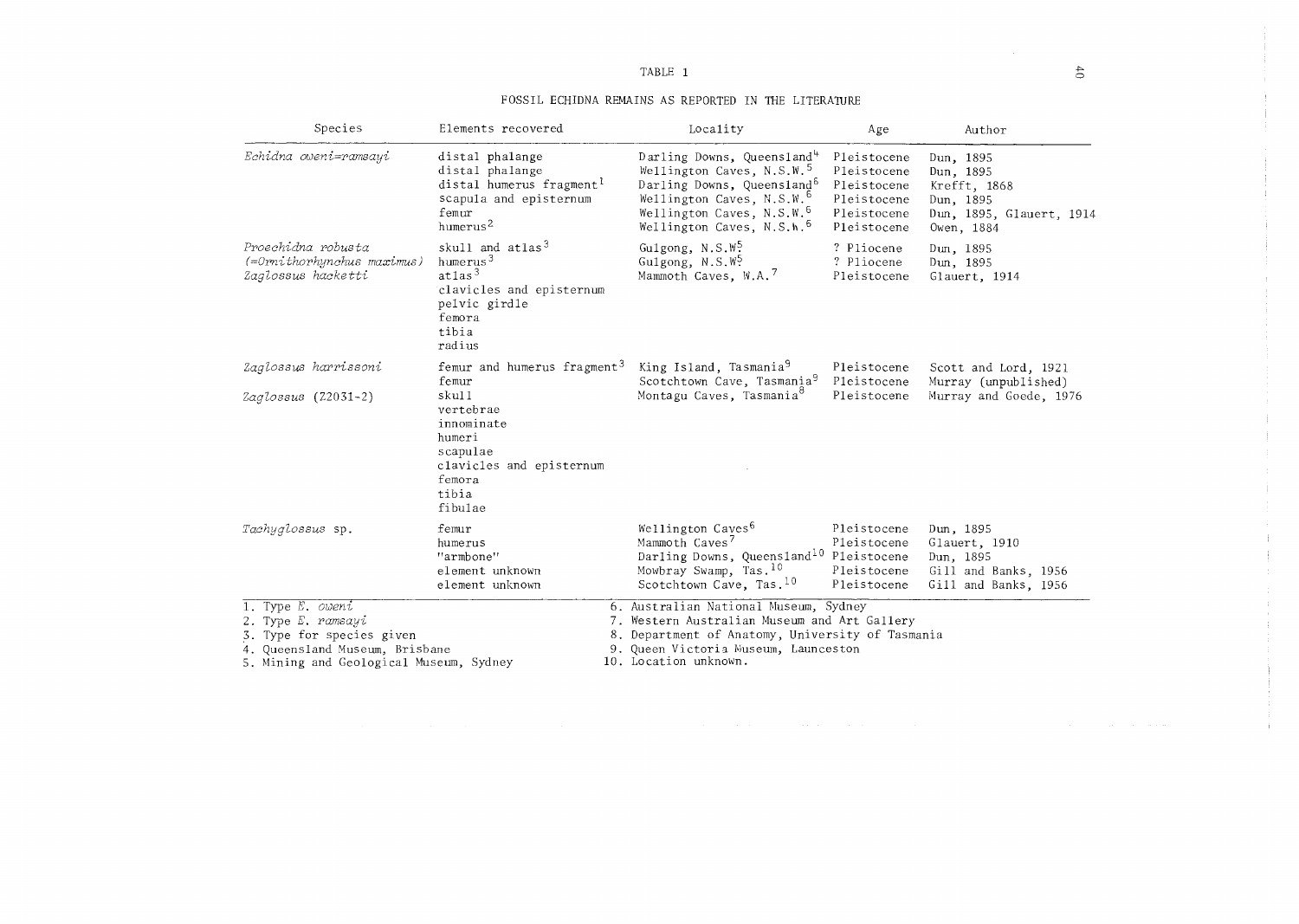Canberra were also examined. This material was supplemented by reference to Gervais (1878). Measurements of a series of Z. *bruijni* skulls were kindly taken for me by Dr. L. Weller (Department of Anatomy, University of Tasmania) and Prof. J. Johnson (Dept. of Biophysics, Michigan State University), when they visited the American Museum of Natural History in 1976. Observations on muscular anatomy are based on dissections and dried muscle preparations of *Tachyglossus aculeatus setosus* prepared according to instructions given in Hildebrand (1968). A Power line Model 72 speed engraver was found useful for removing hard, calcareous matrix from the skeleton.

# LOCALITY, STRATIGRAPHY,  $^{14}$ C DETERMINATION

A detailed description of the Montagu site is given in Murray and Goede (1977). The *Zaglossus* skeleton was recovered from a pocket within a steeply inclined shaft plugged by consolidated cave fill. The pocket also contained a complete pair of mandibles, a femur, a tibia and paired innominates of *Sthenwus* aff. *occidentalis. ThyZacoZeo carnifex, Protemnodon anak, Zygomaturus* (?) and *PaZorchestes* sp. were recovered from stratigraphically equivalent positions within the cave. The fauna closely resembles other Australian Late Quaternary fossil assemblages. The fauna was contained within the uppermost of three strata of cave sediments. Bone collagen from this stratum (Bed 3B) yielded a  $14C$  determination of 10,000±700 (R5001/2) radiocarbon years. The date is considered a minimum age. However, geomorphological evidence also suggests that the deposit may postdate the maximum cold phase of the last glaciation. Dominance of solution weathering products within Bed 3B implies a less cold climate and greater abundance of moisture that followed a cold period denoted by a predominance of angular (frost-fractured) products in Bed 2.

### SYSTEMATICS

Subclass PROTOTHERIA Order MONOTREMATA Family TACHYGLOSSIDAE *ZagZossus robusta* Dun, 1895

- *1868 Echidna owenii* Krefft, *Ann. Mag. Nat. Rist.,* ~(1), 113, 114; figures 1-3. *(Nomen vanum).*
- 1884 Echidna ramsayi Owen, *Phil. Trans. R. Soc.*, 175, 273-5, Pl. 14, figures 1-3. *(Nomen*
- *1895 Echidna (Proechidna) robusta* Dun, *Rec. GeoZ. SUY'v. N.S."I.,* ~, 121-3, Pl. 11, Figures 5, 6, Pl. 12.
- *1895 Ornithorhynchus maximus* Dun, *Rec. GeoZ. Surv. N.S.W.,* ~, 123-5, Pl. 11, Figures 1-4.
- *1921 ZagZossus harrissoni* Scott and Lord, *Pap. Proc. R. Soc. Tasm.,* 13-15, Pl. 5.

Holotype - Cranial fragment, Australian Museum no. F. 51451; atlas vertebra, F. 51452 and a right humerus *(IIOrnithorhynchus maximus"),* F.5l453. *Echidna owenii* and *Echidna ramsayi* are considered *nomina vana* in the sense given by Simpson (1945, p.30; 1948, p.31) and subsequently employed by Welles and Gregg (1971, p.6). Both species designations are based on fragmentary remains of humeri. Echidna owenii consists of a fragment of distal articular surface and is undiagnostic at the species level. Echidna ramsayi is based on more complete but inadequate material for species assignment. *Echidna owenii* and E. *ramsayi* are therefore validly established names that may apply only to these type specimens.

Type Locality - Auriferous drift in a limestone cavern entered via the Canadian Lead mine shaft, Gulgong Gold Field, N.S.W. Age - Considered to be Pliocene. Referred Specimens - Right femur *(ZagZossus harrissoni* Scott and Lord 1921), (1965:39: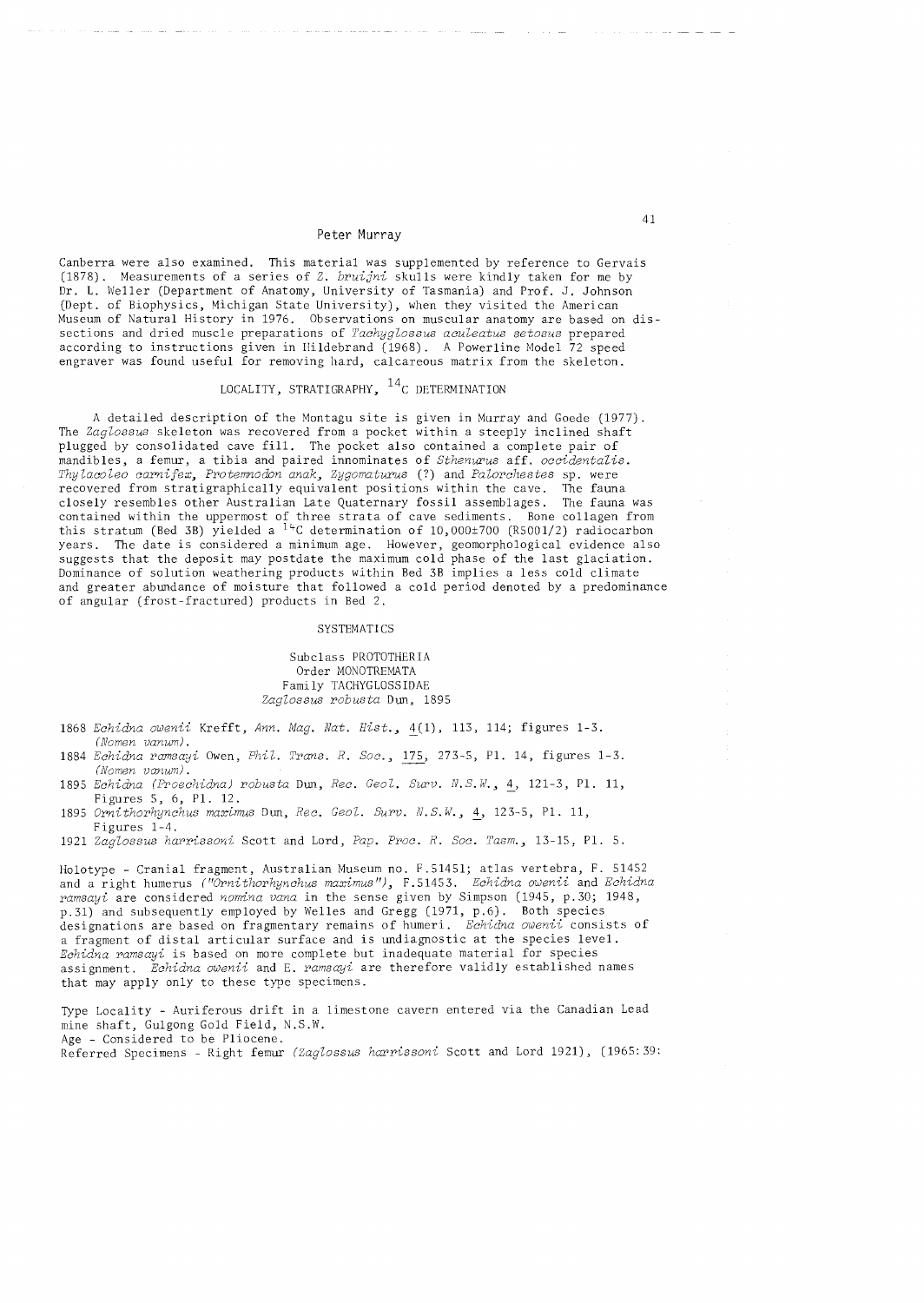TABLE 2

| MEIRIC BIIRIBUIES (IN MM) OF SKULLS OF<br>ZAGLOSSUS BRUIJNI EMPLOYED IN SCATTER DIAGRAMS |                          |                          |                         | CALCULATIONS PERTAINING TO<br>ROSTRAL DECURVATION |                                    |       |         |
|------------------------------------------------------------------------------------------|--------------------------|--------------------------|-------------------------|---------------------------------------------------|------------------------------------|-------|---------|
|                                                                                          | A                        | B                        | C                       | Đ                                                 |                                    | E     | $\rm F$ |
| AMNH 194702                                                                              | 154.0                    | 130.9                    | 96.1                    | 13.4                                              | Tas. Mus. Z2031                    | 264.3 | 30.0    |
| AMNH 195370                                                                              | $\frac{1}{2}$ .          | 136.2                    | 105.3                   | 16.8                                              | Aust. Mus. M9852                   | 121.5 | 57.6    |
| AMNH 190862                                                                              | 186.0                    | 160.5                    | 118.0                   | 16.2                                              | Gervais-1                          | 223.5 | 42.2    |
| AMNH 190863                                                                              | 193.0                    | 164.9                    | 123.5                   | 17.7                                              | Gervais-2                          | 170.0 | 50.0    |
| AMNH 195369                                                                              | $\blacksquare$           | 148.8                    | 107.4                   | 16.2                                              | AMNH 195369                        | 184.6 | 47.3    |
| AMNH 195371                                                                              | $\sim$                   | 151.8                    | 113.0                   | 16.3                                              | AMNH 190863                        | 185.8 | 52.7    |
| AMNH 195372                                                                              | $\overline{\phantom{a}}$ | 156.2                    | 117.4                   | 16.4                                              | AMNH 190862                        | 222.2 | 42.4    |
| AMNH 195373                                                                              | $\tilde{\phantom{a}}$    | $\overline{\phantom{a}}$ | 123.8                   | 16.7                                              | AMNH 195370                        | 164.1 | 49.0    |
| AMNH<br>66194                                                                            | 168.0                    | 145.5                    | 108.7                   | 14.0                                              | AMNH 194702                        | 187.8 | 40.8    |
| AMNH 104020                                                                              | $\overline{\phantom{a}}$ | 154.2                    | 108.6                   | 14.8                                              | AMNH 190861                        | 245.1 | 43.6    |
| AMNH 157072                                                                              | 158.0                    | 135.1                    | 97.2                    | 14.5                                              | AMNH 157073                        | 169.5 | 45.2    |
| AMNH 110047                                                                              | $\overline{\phantom{a}}$ | 121.7                    | $\sim 100$ km s $^{-1}$ | 17.0                                              | AMNH 157072                        | 197.4 | 40.0    |
| AMNH 157073                                                                              | $\overline{\phantom{a}}$ | 130.2                    | 92.9                    | 16.0                                              | AMNH 195372                        | 227.9 | 40.1    |
| AMNH 190861                                                                              | $\blacksquare$           | 181.9                    | 131.5                   | 17.9                                              | AMNH 104020                        | 249.0 | 36.0    |
| AMNH 190860                                                                              | $\overline{\phantom{a}}$ | $\overline{\phantom{a}}$ | 123.6                   | 16.6                                              | AMNH<br>66194                      | 239.8 | 35.3    |
| Aust. Mus. M9852                                                                         | 141.2                    | 120.0                    | 86.0                    | 12.0                                              | AMNH 195371                        | 195.9 | 45.6    |
| Tas. Mus. Z2031*                                                                         | 165.0                    | 139.0                    | 95.5                    | 21.6                                              | Harvard Mus. 12414                 | 263.0 | 33.1    |
| A. Condylobasal Length                                                                   |                          |                          |                         |                                                   | Gervais-1 and 2 measured from nat- |       |         |
| B. Palatal Length.                                                                       |                          |                          |                         | ural sized lithographs after                      |                                    |       |         |
| C. Rostrum Length.                                                                       |                          |                          |                         | Gervais (1878).                                   |                                    |       |         |
| D. Rostrum Width.                                                                        |                          |                          |                         | E. Radius (mm)                                    |                                    |       |         |

5/Q.V.M. 13), fragment of rostrum, (Z2032), Montagu Caves, Northwestern Tasmania; nearly complete cranium and associated postcranial elements described herein (Z2031), Montagu Caves.

F. Degrees subtending G

Fragmentary remains of a second individual were recovered from an adjacent, unconnected cave system. These include a rostrum fragment, a humerus fragment and a scapula. The specimen was associated with a predominantly modern fauna. A single *Sthenurus* upper molar suggests a pre-Holocene date for the deposit.

With the possible exception of *Zaglossus "Proechidna" robusta* Dun, all reported *ZagZossus* ("Echidna", "Proechidna") fossils date from the Quaternary (Bartholomai 1972, 1975; Tedford 1966). Dun (1895, p.120) considered *Proechidna robusta* to be from Pliocene auriferous drift. However, it is possible that the Canadian Lead faunal deposit is contemporary with nearby Wellington Caves breccia.

*TachygZossus* remains appear to be less common than *ZagZossus* in Pleistocene sites even though the former is frequently found in Holocene cave and dune deposits. At least some Pleistocene *Tachyglossus* fossils are larger than the living *T. aculeatus* (Glauert 1910). *ZagZossus* and *TachygZossus* remains occur in the same deposits suggesting that they were sympatric during the Pleistocene. Van Deusen and George (1969, p.13-14) consider the two genera to be allopatric in New Guinea where *TachygZossus* prefers drier, more open forest habitats.

42

METRIC ATTRIBUTES (IN MM) OF SKULLS OF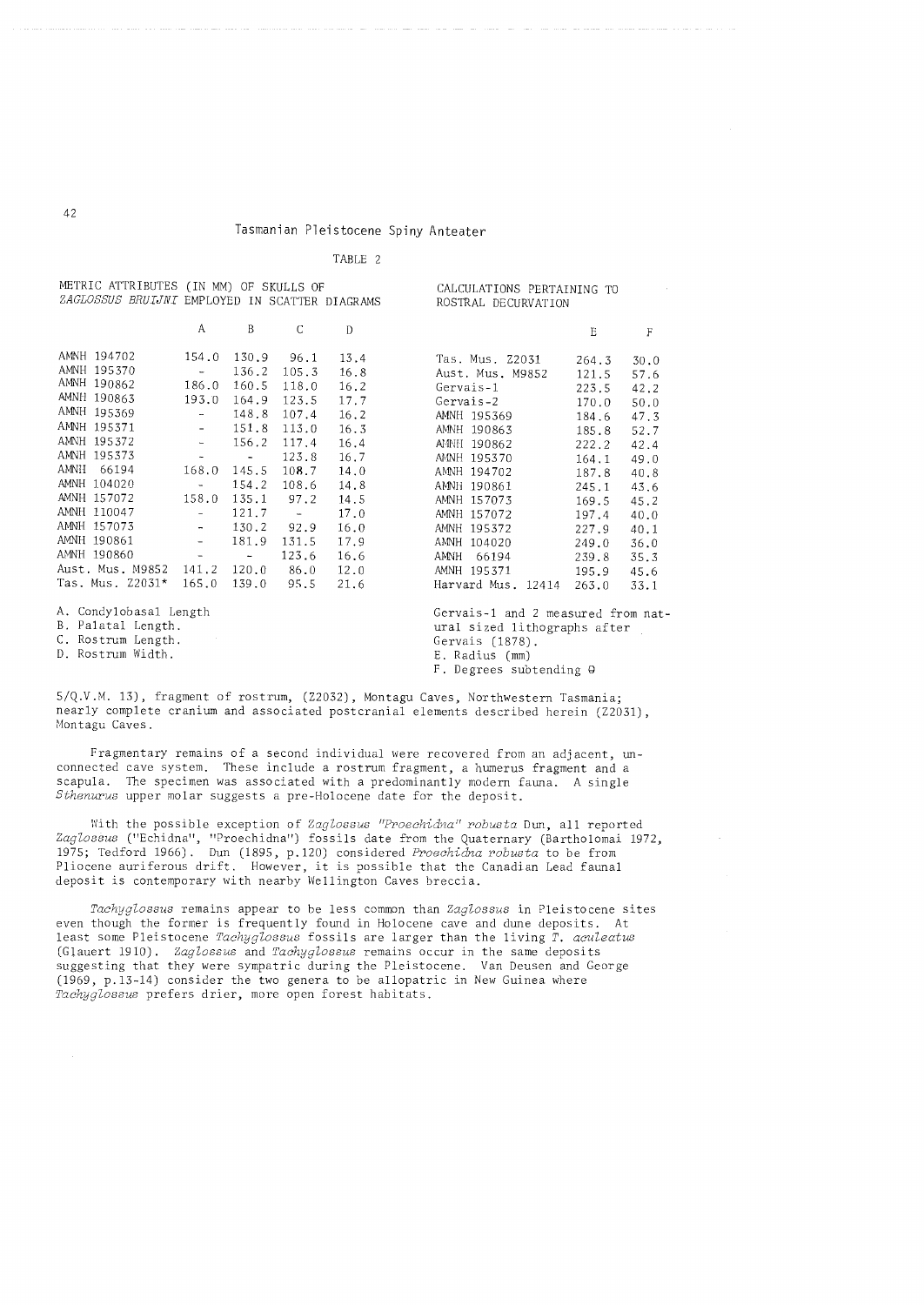

PLATE 1. - Fossil remains of Z2031 -32; a, posterior and anterior aspects of left femur; b, left scapula (Z2032); c, right humerus; d, drawing of the ear region; e, drawing of the orbit; f, dorsal, palatal and lateral aspects of cranium; Fo, foramen pseudovale; Ft, tympanic fossa; Re, recessus epitympanicaus; Atcc, apertura tympanica canalis facialis; Fv, vestibular foramen; Cf, crista facialis; Cp, crista parotica; Sf, sulcus facialis; Fsp, foramen stylomastoideum primitivum; Fcc, Foramen into canalis craniotympanalis; Fj, jugular foramen; FI, lacrimal foramen; Ic, infraorbital canal;  $V_2$ , groove for maxillary nerve; Vd, diploic veins; Fon, orbitonasal foramen; Fs, sphenopalatine foramen; P, foramen pterygoid canal; Pa, palatine.

### DESCRIPTION

# Cranium (Table 2; Figs 3-5; Plate 1; Appendix)

The terminology applied to the descriptive anatomy of the fossil cranium is derived from Tandler (1902) and Kuhn (1971); the ear region follows Simpson (1938).

#### Neurocranium

The braincase is large and globular with a slight flattening of the supraoccipital. The maximum width of the neurocranium is located immediately anterior to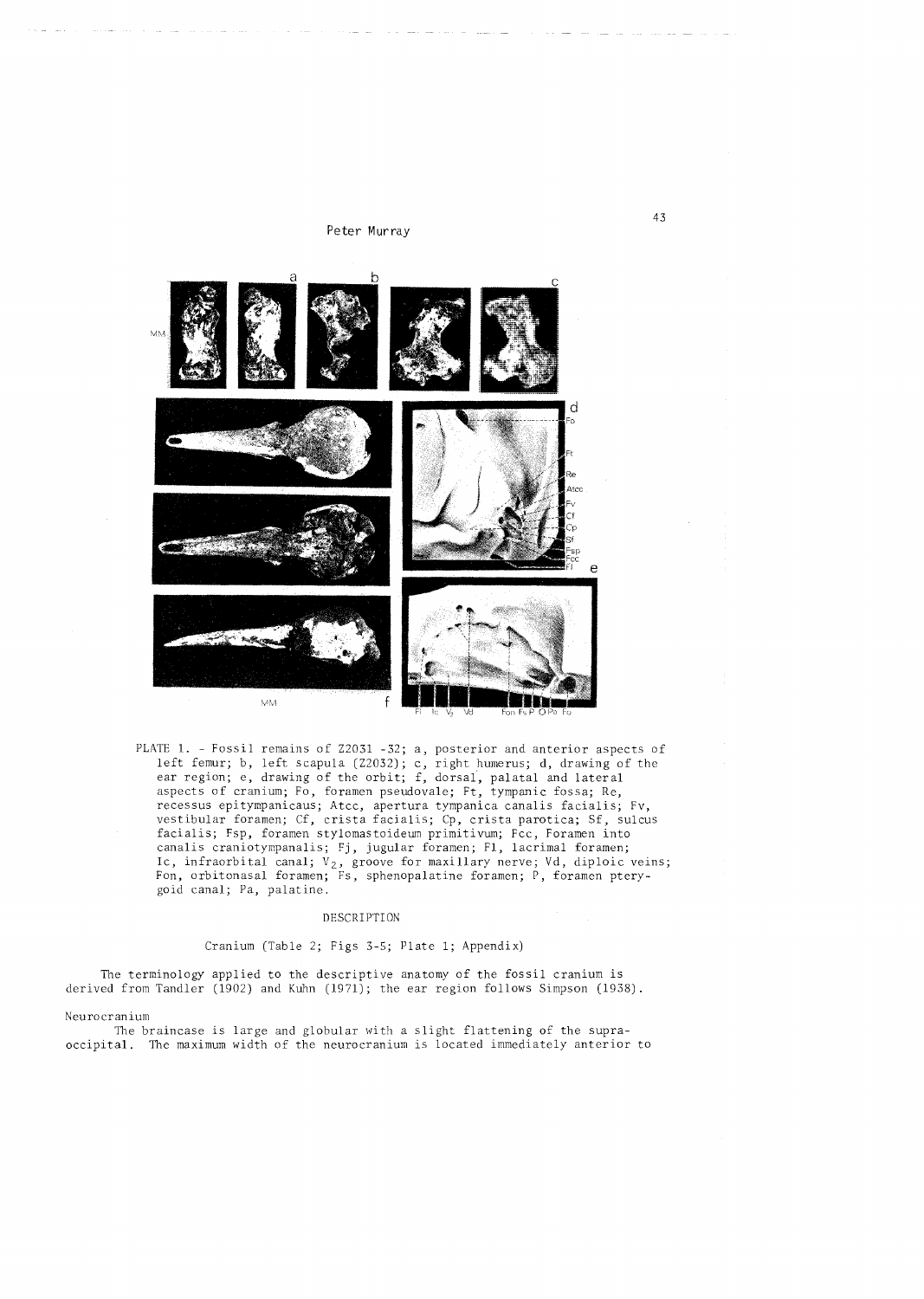

FIG. 1. - Restoration of the skeleton of *Zagtossus robusta* (Tas. Mus. Z2031) from Montagu, Tasmania. Recovered elements are stippled.

the temporal foramina. The cranial bones are thin and internally bear the impressions of the sulci and gyri of the brain. The sutures are obliterated throughout. The anterior portion of the neurocranium grades smoothly into an elongated rostrum. Low, rounded crests arch across the braincase. These are the anterior nuchal line representing the trapezius anterior muscle and the posterior line for the m. rhomboideus cervicis. The anterior (superior) nuchal line extends from the superoposterior edge The anterior (superior) nuchal line extends from the superoposterior edge of the orbit to the midline, terminating at the approximate area of the occipitoparietal junction. The posterior nuchal line describes a more transverse arc across the squamosal to merge with the anterior line. The inferior nuchal line for the attachment of semispinalis capitus and complexus major muscles is indistinct. The supraoccipital bone presents a broad, smooth surface for the attachment of the rectus capitus dorsalis major and minor muscles.

A shallow, circular pit is present in the supraoccipital immediately superior to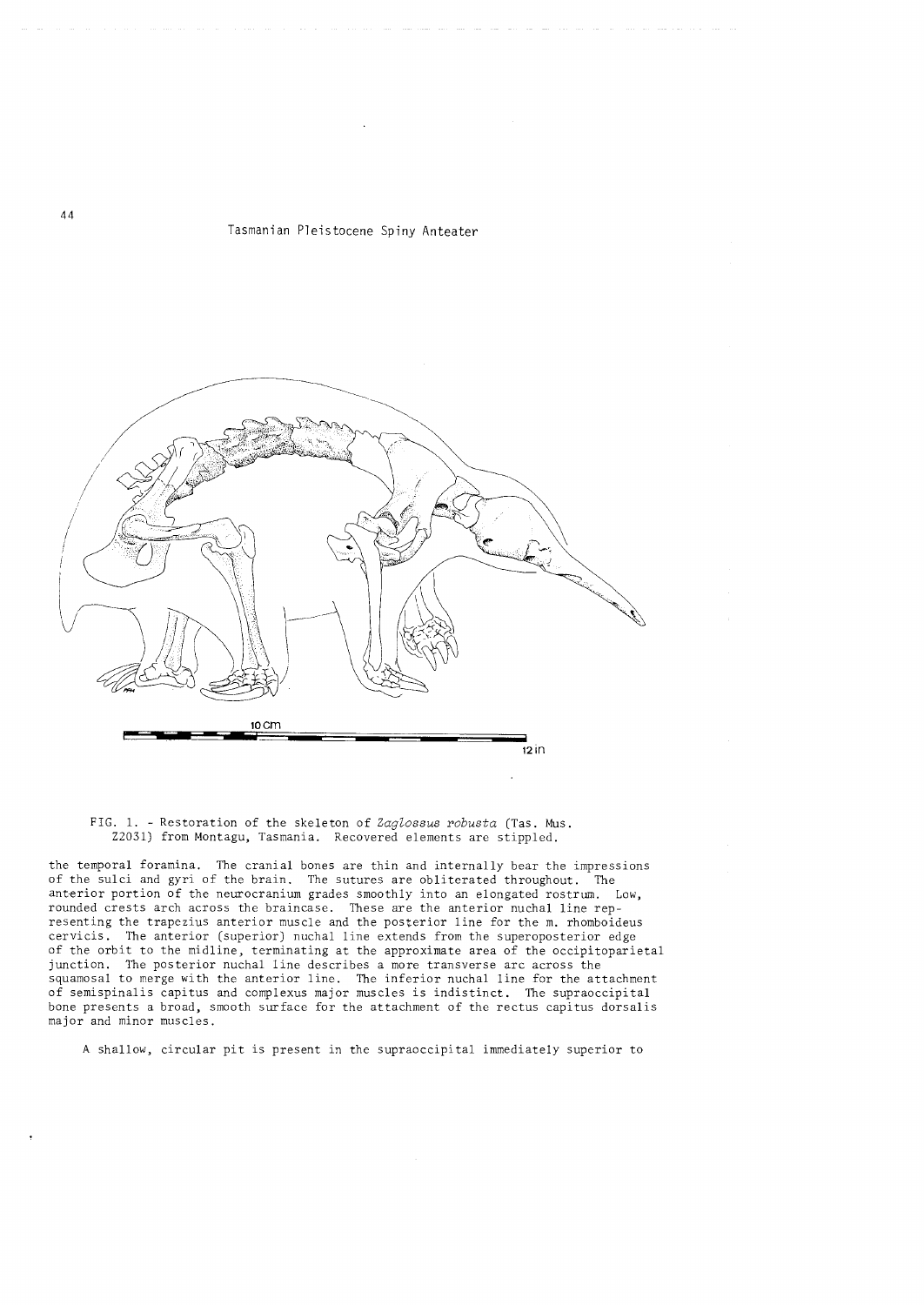the foramen magnum. The superomedial aspect of the occipital condyles are bounded by a pair of shallow triangular depressions. The occipital condyles are large, elongated, somewhat rectangular articular surfaces with the long axis diverging from the horizontal at approximately 43 degrees. The condyles bulge prominently at the back of the neurocranium. The supra and exoccipital bones are produced outwards around the foramen magnum.

The foramen magnum is rectangular in shape. Large temporal foramina for the diploic arteries are located within a shallow depression formed by the squamosal. The squamosal itself is thin and high. Inferiorly, it defines a deep posterior temporal fossa.

### Rostrum

The rostrum is very broad, moder-<br>elongated and gently decurved. The ately elongated and gently decurved. distal termination is blunt, rounded and thin dorsoventrally. The entire structure is moderately compressed. The rostrum gradually increases in width to the level of the infraorbital foramen. At this point it is broadly connected to the braincase. A shallow depression occupies the midline in the position of the median suture of the frontal bones. It extends anteriorly to the approximate position of the nasofrontal junction. The perimeter



FIG. 2. - Map showing some of the localities from which *ZagZossus*  fossils have been recovered. Hatchures denote the present range of *Zaglossus bruijni*. M, Montagu Caves; S, Scotchtown Cave, located in northwestern Tasmania.

of this area is perforated by numerous, small foramina. tinues from the nasofrontal depression to the posterior external nares. The aperture for the external nares is an elongated, oval fenestra, slightly widened anteriorly. A faint median groove conmargin of the opening"of the

The premaxillary suture is open. Large, elongated maxillofacial foramina are located on the lateral and inferolateral margins of the rostrum near the base of the nasal aperture and more posteriorly to a point about two-fifths of the distance to the infraorbital canal.

### Orbit (Plate Ie)

The shallow orbit has an irregular but definable superior border penetrated by several large foramina for the diploic veins. A low triangular protuberance on the mid-superior border serves for the attachment of the fiberous aponeurosis of the anterior temporalis muscle. The large infraorbital canal is located at the internal angle of the root of the maxillary process of the zygomatic arch. The optic fissure is subdivided by a pair of low crests which separate the opthalmic nerve from nerves II, III, IV and VI superiorly and the maxillary division of the trigeminal inferiorly. A small sphenopalatine foramen located anterior to the optic fissure receives branches from the infraorbital artery and nerve. The foramen of the pterygoid canal pierces a process of the palatine bone which separates the optic fissure from foramen pseudovale. Foramen pseudovale  $(V_3)$  is relatively large and circular in shape. The superior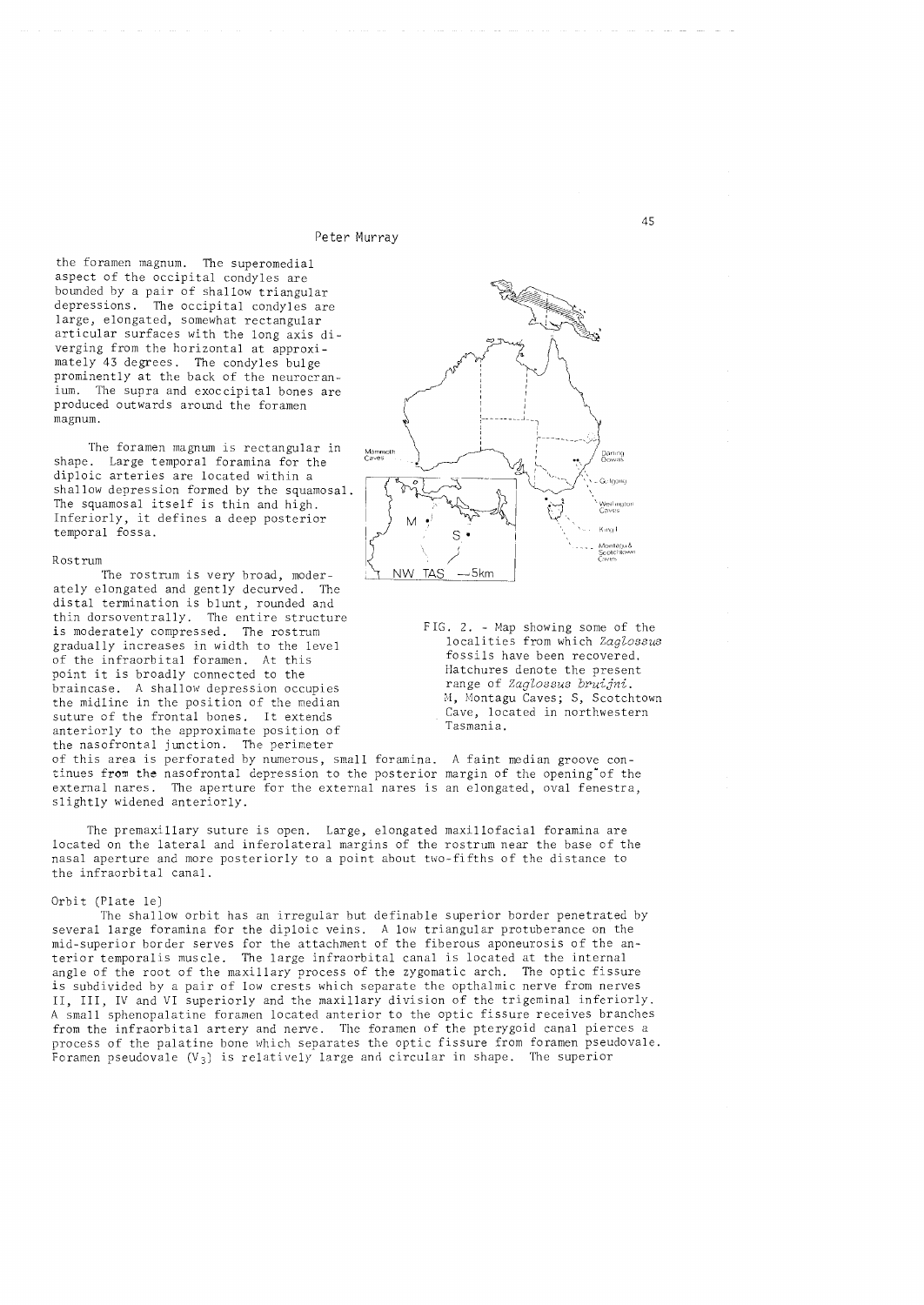





FIG. 3. - Drawings of the lateral aspect of *ZagZossus* skulls. a-c, *ZagZossus bruijni;* **d,**  *ZagZossus robusta*  (T.M. Z2031); Mf, maxillofacial foramen; Fv, groove for facial vein; Vd, foramen for diploic vein; On, orbitonasal foramen, Lf, lacrimal foramen; Ie, infraorbital canal; 0, orbital fissure; Fo, Foramen pseudova1e; Ty, tympanic cavity; Tf, temporal foramen; Sp, foramen sty1omastoideum primitivum; adm, Arteria dip10ica magna (a, b, after Gervais, 1878).



 $5$  cm  $\sqcup$  .  $\sqcup$  . In the  $\sqcup$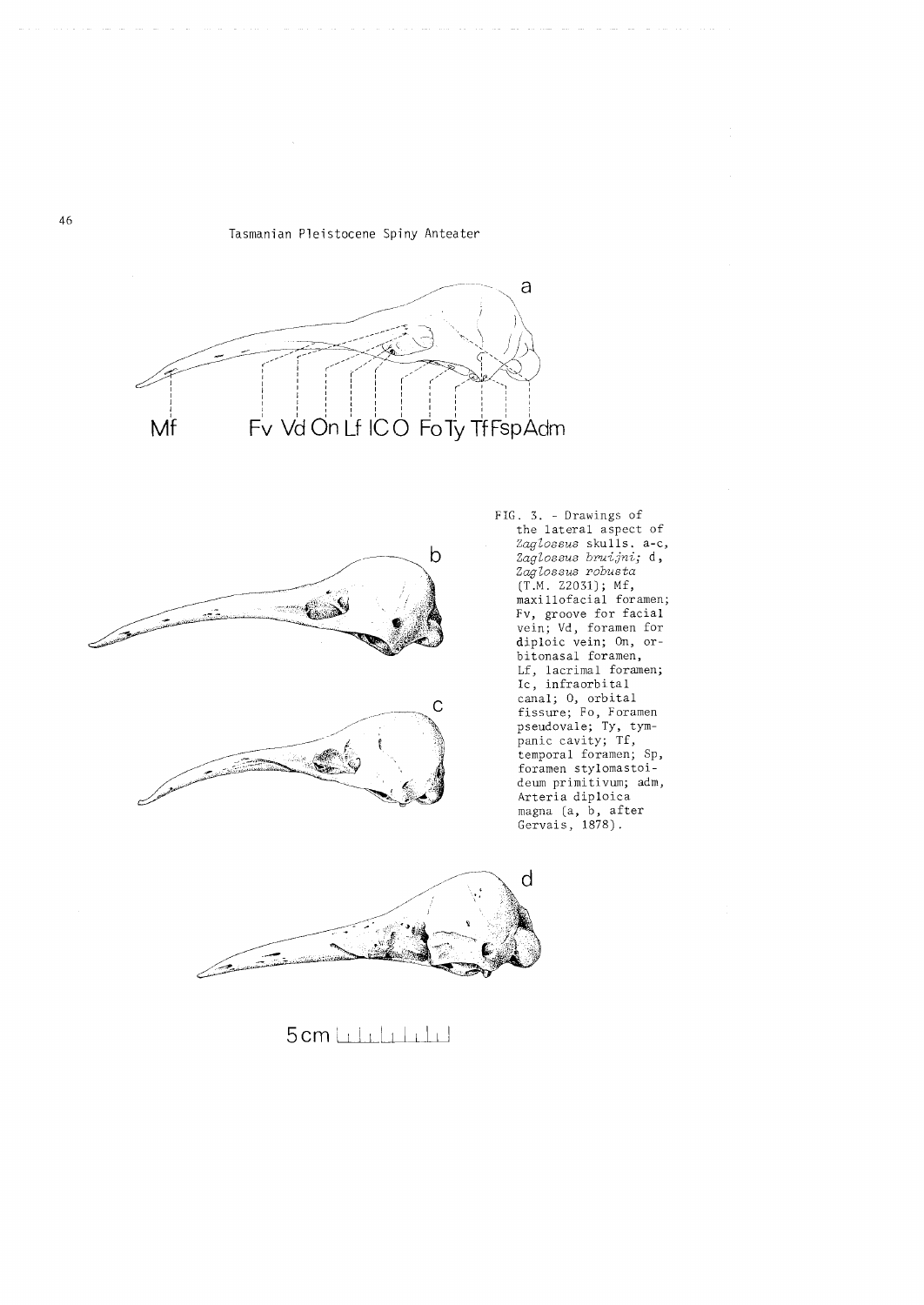

 $5$  cm  $\sqcup$   $\sqcup$   $\sqcup$   $\sqcup$   $\sqcup$ 

FIG. 4. - Drawings of the palatal aspect of Zaglossus skulls. a, *Zaglossus bruijni;* b, *Zaglossus robusta* (T.M. Z2031), c, Zaglossus "Proechidna" robusta; Pm, premaxilla; Af, anterior palatine fenestra; Mx, maxilla, Mg, median groove; Ic, infraorbital canal; Tc, temporalis crest; Onf, orbitonasal foramen; Fo, Foramen pseudovale; Ty, tympanic cavity; Tf, Temporal foramen or canal; Fsp, foramen stylomastoideum primitivum; Fj, jugular foramen; Cp, crista parotica (c, after Dunn 1895).

portion of the optic fissure continues anteroposteriorly as a shallow groove. This groove terminates in a small orbitonasal foramen that transmits  $V_1$ .

The base of the orbit is bounded inferiorly by the lateral edge of the palatine bone. Superior to this crisply defined edge is a sill-like expansion of the orbital wall that transmits the infraorbital nerve and artery to the opening of the canal.

# Ear region (Plate 1d)

The small, shallow, triangular tympanic cavity is tilted backwards relative to the horizontal plane of the skull. The posteroinferior border of the squamosal forms one side of a deep, crescent-shaped depression for the origin of the detrahens mandibulae muscle. The area immediately anterolateral to the tympanic cavity is markedly inflated. The posteroexternal edge of the swollen petrosal merges with the posterior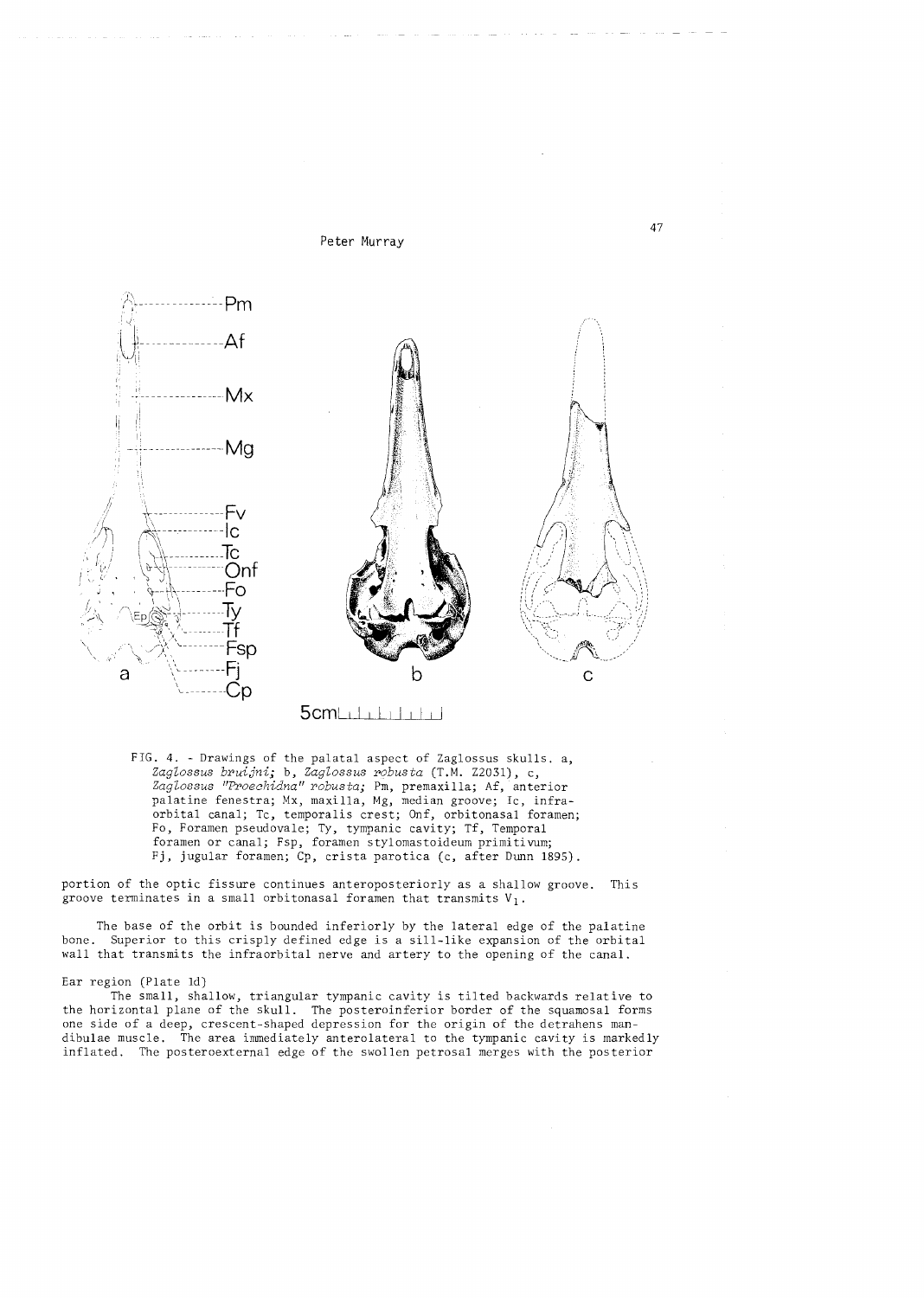

5 cmul I I I I I I I

FIG. 5. - Dorsal Aspect of Zaglossus skulls. a, *Zaglossus bruijni;* b, *Zaglossus robusta* (T .M. Z2031); c, *Zaglossus robusta;* Vd, diploic vein; Ta, trapezius anterior crest; Rc, Rhomboideus cervicis crest (c, after Dun 1895).

edge of the squamosal defining the lateral side of the tympanic cavity. The posterior border of the tympanic cavity consists of a low, narrow crest composed of the crista parotica (paroccipital process) and its lateral extension, the processus hyoideus. The hyoid process forms the ventral arch of the posteriorly directed foramen stylomastoideum primitivum. A shallow notch divides the more delicate processus hyoideus from the crista parotica. The medial border of the tympanic cavity is formed by the lateral edge of the epipterygoid. The relatively small, triangular tympanic cavity is very shallow, deeper posteriorly than anteriorly, and is defined from the petrosal<br>by a faint marginal crest anteromedially and anterolaterally. The epipterygoids form by a faint marginal crest anteromedially and anterolaterally. a low, rounded margin having no appreciable lateral overhang.

The posteromedial border of the cavity opens into a canal formed by an overhang of the posterolateral edge of the epipterygoid and crista parotica, the "tuba eustachii ossea" of Gaupp (vascular canal of Simpson, 1938).

The shallow, narrow recessus epitympanicus extends anterosuperior ly to lie outside the lateral border of the tympanic cavity. The crista and sulcus facialis is well developed. The fissura petropterygoidea, usually located at the apex of the tympanic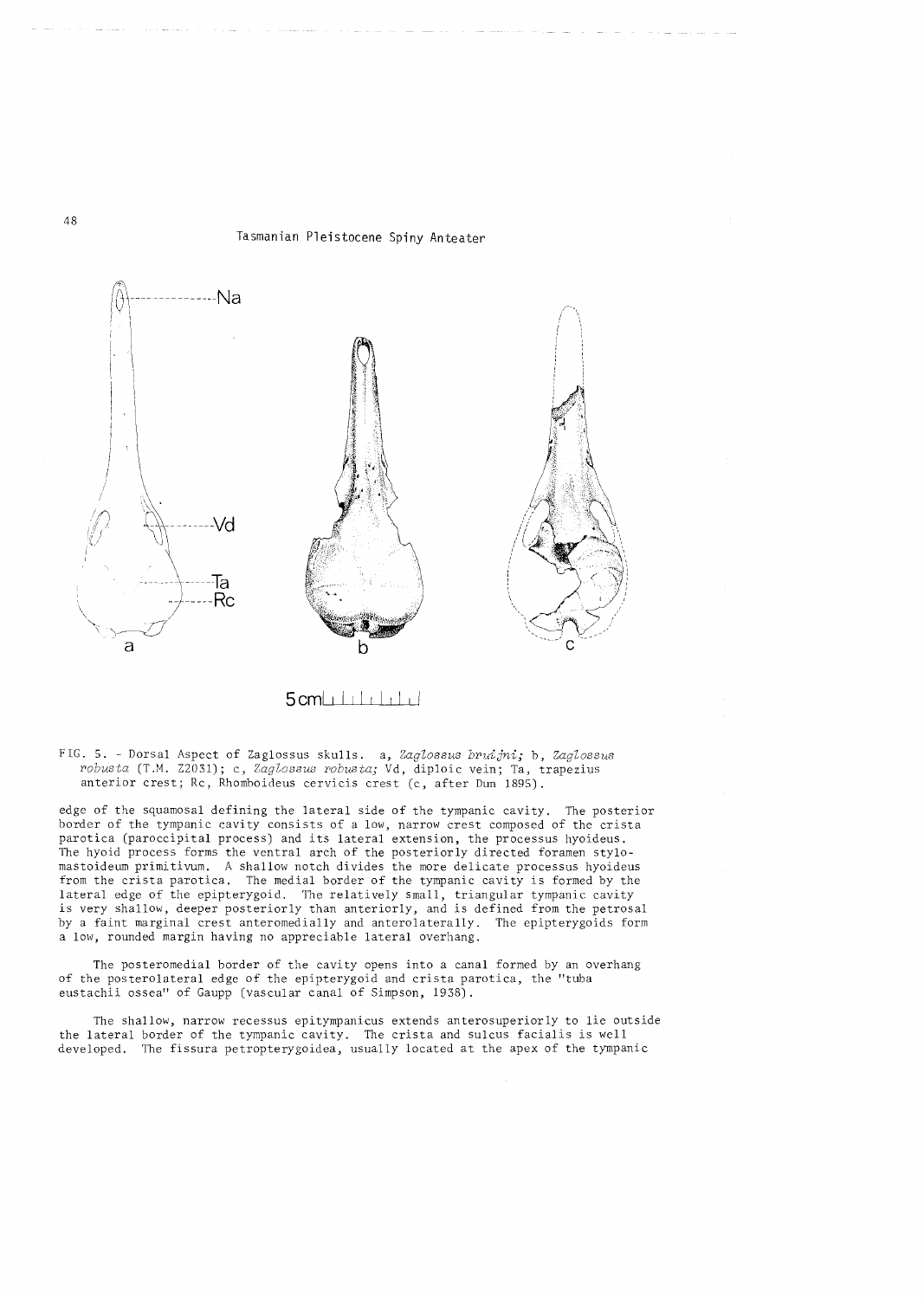cavity, is absent. A median vascular groove extends from the base of the parotic crest to the anterior border (apex) of the cavity. This terminates in a small foramen (visible on one side only) representing the structure Simpson (1938, p.4) termed "dubious canals". The tympanic fossa is a round, shallow depression in the posterolateral portion of the tympanic cavity. The apertura tympanica canalis facialis is relatively large and lies superficial to the lateral margin of the ear.

### Palate

Suture lines in the basicranium and palate are entirely obliterated. The large jugular foramen is merged with a more posterior opening or "hypoglossal fenestra". Varying degrees of fenestration in the vicinity of foramina and elsewhere is a distinctive feature of modern *TachygLossus* and *ZagLossus* skulls. The separation of the true jugular foramen from the hypoglossal fenestra is indicated by a hook-like process of the basioccipital. The thin basiphenoid is perforated by small foramina for the internal carotid arteries. The posterior margins of the epipterygoids are delicately notched and appear squarish in outline. A short, narrow ''U'' -shaped median palatal cleft divides the palatines and epipterygoids at the extreme posterior end of the palate. The palatine bones project posteriorly to cover the entire medial border of the epipterygoids. The paired epipterygoids and palatine bones form the posterior portion of a broad oval basin that continues anteriorly as the palatal arch. A series of small posterior palatine foramina pierce the palatine bones at the level of foramen pseudovale. These continue anteriorly to the level of the optic fissure. The palatines become narrowest slightly posterior to the root of the maxillary process of the malar. The palate is deeply arched at this point. The inferolateral surfaces of the malar roots display wide, shallow grooves that accommodate a large branch of the facial vein. An ascending branch of the facial vein is carried in a deep groove that lies anterior to the root of the malar along the side of the rostrum. It continues to course in an obliquely superior direction.

Three faint, transverse crests are visible in the roof of the deeply arched palate. The lateral margin of the palate is thick and rounded. These smooth edges appear to roll progressively inwards to the end of the rostrum. A rod-like nasal septum extends beyond the posterior border of the oval anterior palatine fenestra.

### VERTEBRAL COLUMN

### Axis (Plate Ze)

The axis is stoutly proportioned with a broad anteroposteriorly flared neural spine serving in part for the attachment of the rectus capitus dorsalis major muscles. The neural canal is nearly circular. The odontoid process is a short, wedge-shaped protuberance terminating in a pair of low crests. The anterior articular facets are broadly oval in outline. Their surfaces describe shallow arcs that grade superiorly into the neural lamina. The inferior borders of the articular surfaces extend inferiorly below the main body of the vertebra. The large circular transverse canals are located in the base of each relatively narrow, tapering transverse process. These open near the lower middle portion of the vertebral body. A deep, broad groove near the terminus of each transverse process indicates the attachment of the rectus capitus lateralis longus muscle.

### Cervical Vertebrae (Plate Ze)

The remaining cervical vertebrae are represented by C 3-4. The neural spine of C3 is equal in height to that of the axis. The neural lamina are thin and narrow. The narrow, cylindrical neural spines of C3 and slightly shorter C4 project vertically. The neural canals are triangular in shape. The posteriorly swept transverse processes are broadly overlapped by the transverse process of the preceding vertebrae. Passages for the spinal nerves are completely bridged foramina located in the posterior portion of the base of each neural lamina. The centra of the cervical vertebrae are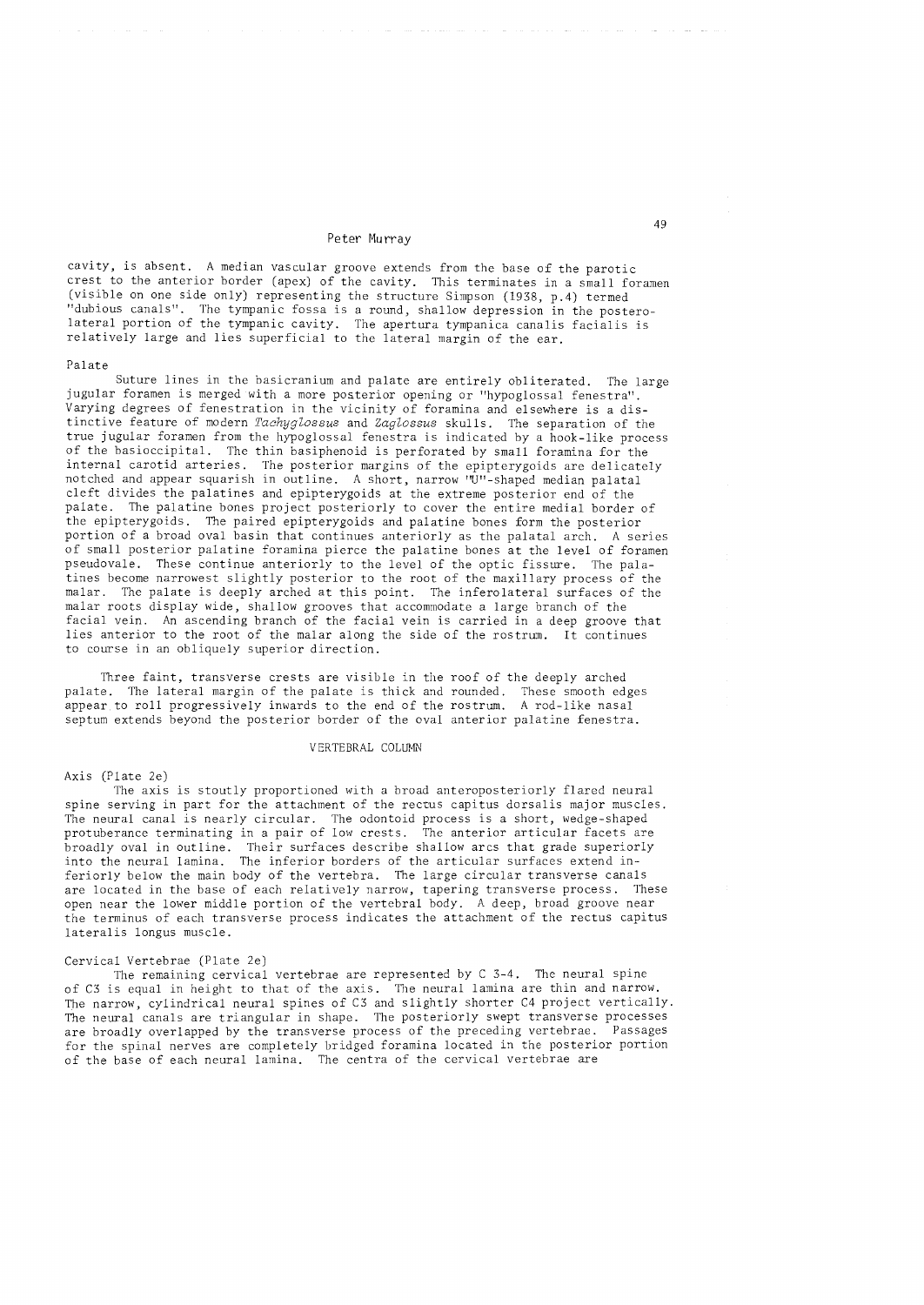

PLATE 2. - Postcranial elements of Z2031. A, posterior and anterior aspects of right tibia; b, left fibula; c, clavicles and episternum (ventral); d, clavicles and episternum (dorsal); e, axis, C2-3; f, thoracic vertebrae 10-14; g, pelvic girdle (lateral); h, pelvic girdle (ventral); i, thoracic 15-16 and lumbar 1 vertebrae.

dorsoventrally compressed.

Thoracic Vertebrae (Plate 2f) The thoracic vertebrae are in varying states of preservation. T5 has a low crest leading posteriorly to the neural spine. The broken neural spine base suggests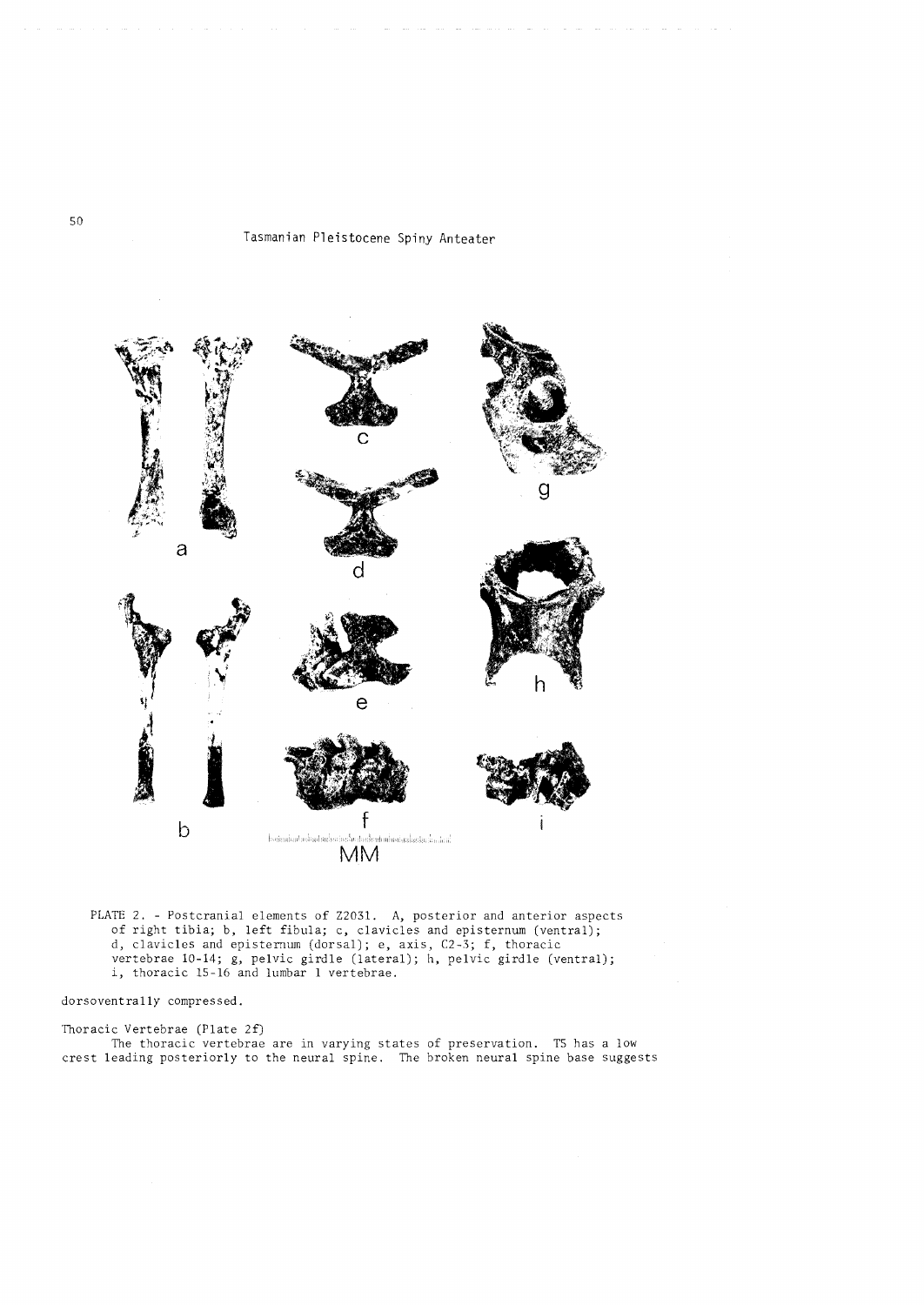a low, caudallY directed spine. There is a broad anterior extension of the neural arch bearing shallow notches anteriorly. The base of the centrum is incipiently rounded. A large foramen for the spinal nerves is present. The transverse processes are circular in section, as indicated by their broken bases. These probably represent small peg-like projections. The neural canal is nearly circular. A thin lamina bears an<br>oval thickening on each side representing the prezygapophyses. The centrum has a deep. oval thickening on each side representing the prezygapophyses. circular parapophysis on the lateral margin of each side.

*T6-9* are poorly preserved. TI0-14 are articulated fragments within a block of matrix. The more erect neural spines are somewhat hook-shaped and more robust than those of the preceding series. The bases of the prezygapophyses are stout and the crescentic articular surfaces are laterally directed. The centra are oval in outline. The neural canal is slightly more oval than round.

*T15-16* are in articulation with Ll. The last thoracic vertebra is missing the neural spine and arch. The neural spine of TIS is broader anteroposteriorly than any of the previous vertebra. The centrum and neural arch are both oval.

### Lumbar Vertebrae (Plate 2i)

Lumbar 1 is represented by a centrum and a fragment of the right prezygapophysis. The centrum is oval; the body gently waisted. Well developed costal processes are present below the bases of the transverse processes.

### Sacral Vertebrae

Sacral 1 is fused to the base of the ilia by its costal processes. The centrum is longer, deeper and more rounded than Ll.

### PECTORAL GIRDLE

Clavicles (Plate 2c, d)

The stout, moderately bowed clavicles are fused to the episternum. The distal articulations are damaged, but it is probable that the clavicles were relatively short. The attachment of the clavicles at the apex of the episternum creates an approximately 90 degree angle. The anterior surfaces of the clavicles are broad and roughened for the attachment of the trapezius and deltoid muscles. Each clavicle bears a deep, oval articular surface for the epicoracoids on the internal medial aspect. The left articular surface is broader and lies slightly lower than the right. The external or ventral surface of the clavicles are broad and flattened. They are triangular in section.

Episternum (Plate 2c, d)

The short, bell-shaped episternum displays a large, median (pectoralis) tubercle. The posterior side of the episternum is rugose. Articulation with The posterior side of the episternum is rugose. Articulation with the sternum is denoted by a shallow, concave, elliptical joint cavity.

# SCAPULA (Plate Ib)

Description of the anatomical landmarks of the humerus and scapula is based on Jouffroy, Lessertisseur and Saban (1971), McKay (1895) and Wilson and McKay (1894).

The basically triangular, flat scapula becomes narrow and rounded immediately superior to the glenoid fossa. The inferior portion consists of a large glenoid fossa and a stout, oblique, posteriorly projecting coracoid process. The anterior edge of the blade is produced anteroinferiorly into a prominent acromion process. The inferior border of the acromion forms the upper edge of a large, semicircular, supraglenoid notch. The acromioclavicular joint surface is triangular and deeply concave. A broad flange of bone superior to the joint cavity represents the attachment of the acromiotrachelian muscle. The apex of the joint cavity is formed by two merging crests that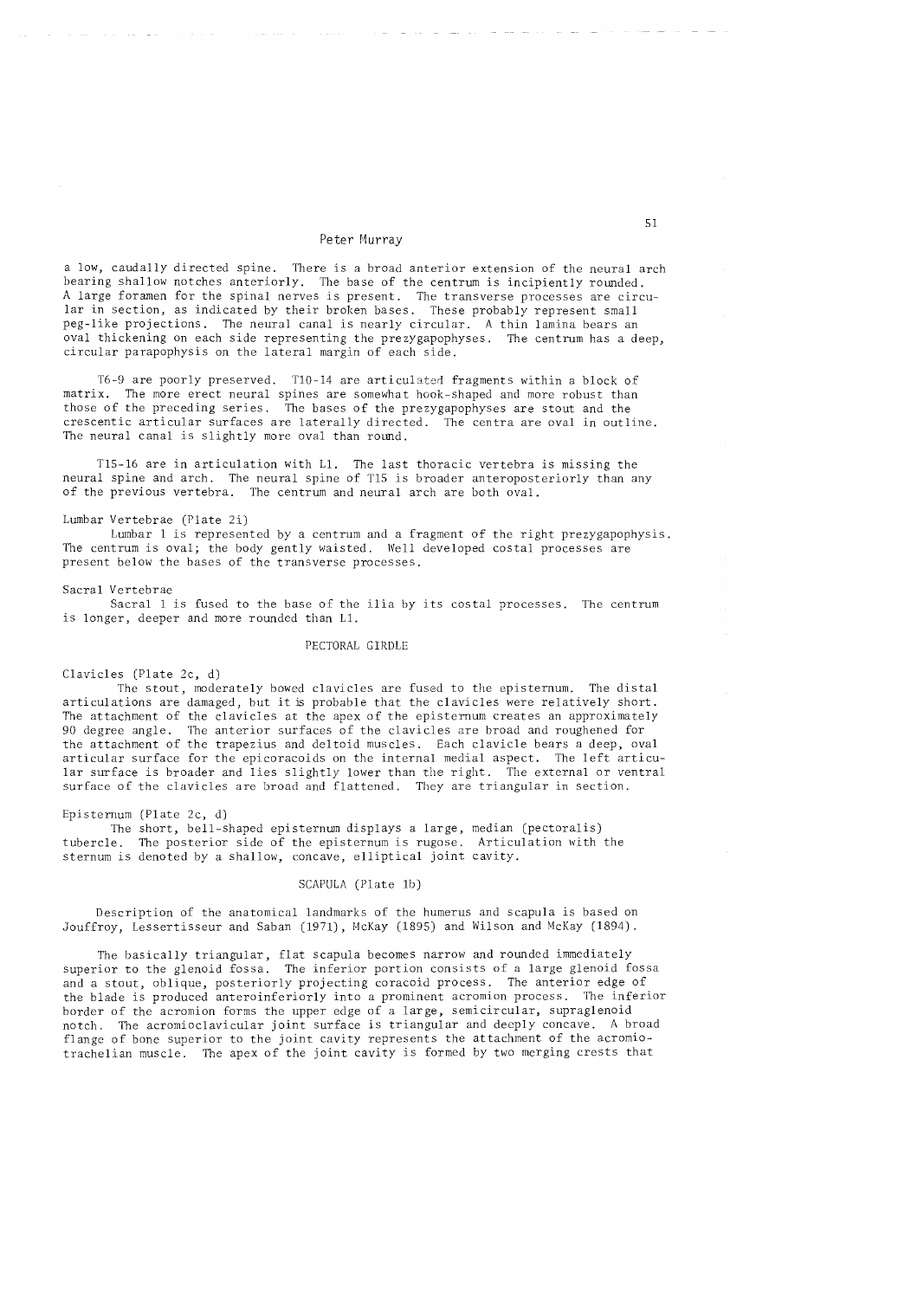continue transversely across the medial supraspinous surface of the blade of the<br>scapula forming a well-defined ridge for the attachment of the omohyoid muscle. The scapula forming a well-defined ridge for the attachment of the omohyoid muscle. broad, flat area directly inferior to the omohyoid crest is occupied by the supraspinatus muscle. This region is traversed by a shallow vascular groove. The mesoscapular (spinous) border is rounded and relatively thick.

The robust coracoid process is rectangular in section. The coracoprocorocoid joint surface is broadlY oval, concave superiorly and narrow and flat inferiorly. The glenoid fossa is wide, deep and "C"-shaped in outline. A strong supraglenoid tubercle for the proscapulohumera1is muscle lies above the glenoid fossa. The posteroexternal side of the scapula presents a convex, narrowly triangular surface for the attachment of the subscapularis muscle. A low, rounded crest defining the anterior border of this surface represents the origin of the long head of the triceps muscle. Anteriorly, a deep, broad fossa for the infraspinatus muscle is bounded by the spinous (anterior) border.

### HUHERUS (Plate Ic)

Powerful forelimb musculature is expressed by the stout, widely flaring epicondyies and tuberosities of the short, flat humeri. There is considerable torsion between the plane of the tuberosites and head; a difference amounting to approximately 50 degrees. The posterior surface of the diaphysis is nearly flat. A low crest for the triceps muscle extends from the inferior tubercle of the entotuberosity (lesser tuberosity) to the ectepicondyle. The triceps scar consists of low, complex ridges and reticulations over much of the posterior surface of the shaft. The round entepicondylar foramen is positioned centrally near the base of the entepicondyle. The opening is smaller on the dorsal aspect. A prominent ridge extends from below the midregion of the humeral head to become the sharply defined external dorsal border of the shaft and leading edge of the ectepicondyle. The concavity produced by this deeply concave external border is occupied by the brachialis muscle.

The entotuberosity is developed into a stout crest having tubercles on its superior and inferior extremities. The superior tubercle for the insertion of the coracobrachialis muscle is largest of the two. The smaller, inferior tubercle takes the insertion of M. teres major. The broad entepicondyle is strongly crested for the origin of the flexor muscles. It is deeper and more robust than the ectepicondyle. Below the entepicondylar foramen, a broad, shallow excavation represents the origin of the flexor digitorum communis muscle.

The capitulum is narrow and rounded dorsally. Distally, it becomes constricted, then expands laterally and superiorly into a kidney-shaped surface on the anteroventral side. The anterior opening of the entepicondylar foramen consists of a large circular depression continuing posteromedially into a canal of much smaller dimensions.

The anterior border of the humerus is a prominent crest extending from the middle of the anterior surface of the entepicondyle to the ectotuberosity. It flares into a broad deltoid crest immediately inferior to the ectotuberosity. The distal portion of the ectotuberosity is missing on both humeri.

The medial (internal) surface consists of a broad, shallow depression for the coraco-brachialis superficialis muscle. This accentuates the lower portion of the anterior crest and extends its lower border to the extremity of the entepiocondylar crest. The extremity of the ectepicondyle is missing on both humeri. A narrow, rounded ridge for the attachment of flexor carpi radialis is situated directly inferior to the entepicondylar depression. A wide intercondylar notch is defined laterally by the capitulum and medially by the flexor carpi radialis tubercle.

Between the tuberosities, immediately inferior to the head, a deep, broad, lunate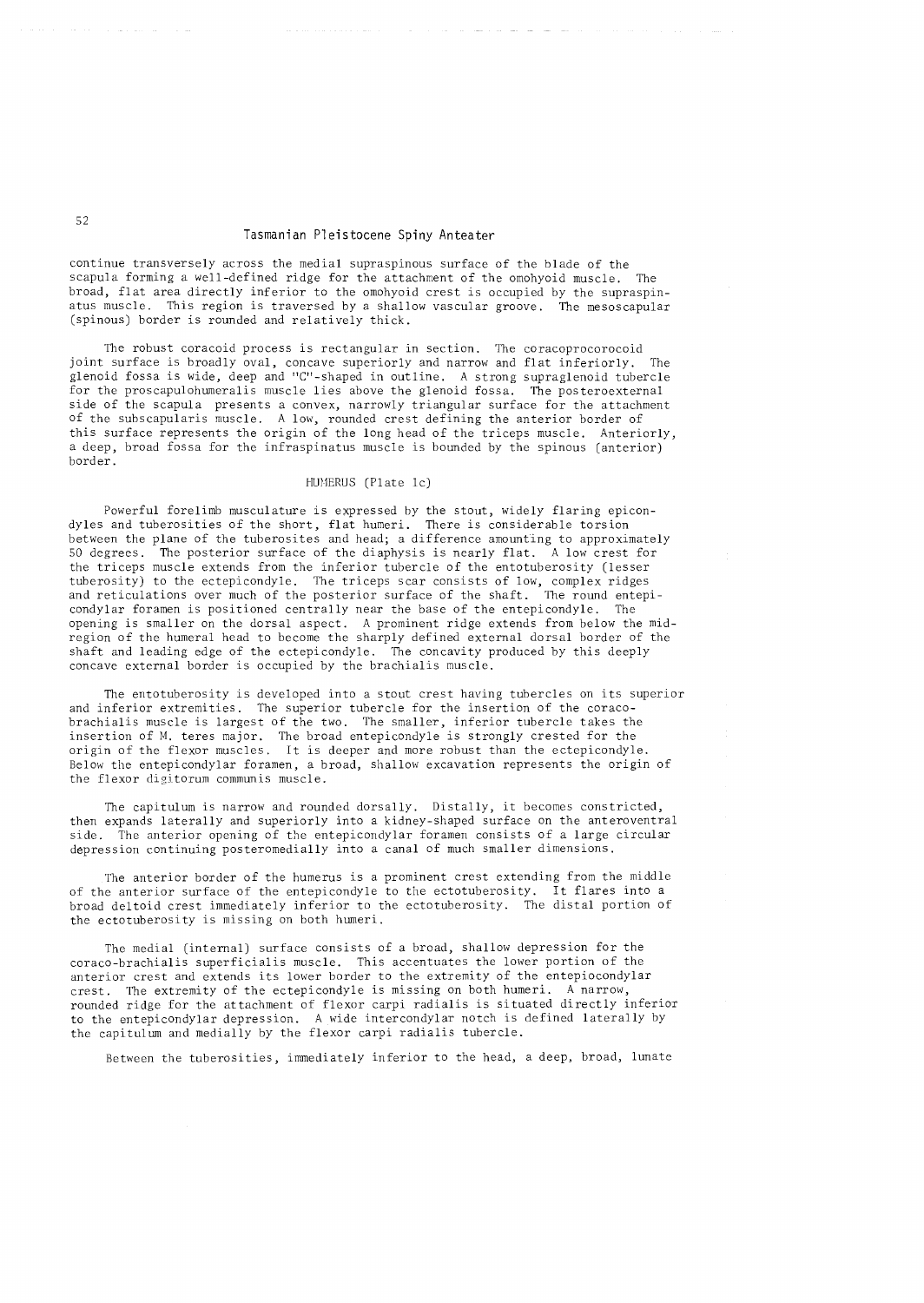depression denotes the attachment of the coracobrachialis profundus and supracoracoideus muscles.

The crescentic humeral head projects dorsally beyond the surface of the diaphysis. Medially, the head is merely a thickening in the center of the tuberosities.

# INNOMINATE (Plate Zg, h)

The ilia are missing from the innominate bones. The pelvic inlet is high and narrow. Large fenestrae perforate the oval acetabulae. The ischia are long and broad with high, rounded tuberosities. Together, the tuberosities form a "U"-shaped notch ventrally at the ischio-pubic juncture. The long pubic symphysis is marked by a substantial crest for the attachment of the rectus abdominus aponeurosis and an apparently very broad gracilis muscle. Deep, elliptical joint cavities for the epipubic bones extend from the midline of the anterior face of the pubis to approximately a third of the distance to the anterior inferior iliac spine. The pectineal (pubic) tubercle is rounded and prominent. A thick crest on the anterior border of the acetabulum represents the origin of the rectus femoris muscle. The base of the ilium is triangular in cross-section: The ventral surface of the ilium is shallowly excavated to accommodate the iliacus muscle. A deep semilunar notch is formed by the projection of the inferior iliac spine below, and the ventral surface of the ilium superiorly. The depth of the notch is accentuated by the outline of the base of the first sacral vertebra.

## FEMUR (Plate 1a)

The femur diaphysis is markedly compressed anteroposterior1y. The trochanters are torsioned slightly around the plane of the condyles to approximately 16 degrees. The neck is well developed. The greater trochanter is higher than the lesser and is more robust to the extent that it can be seen. The head of the femur is hemispherical, with a slight flattening in the area reserved for the fovea in Eutherians.

The flattened anterior surface of the femur shaft is marked by two shallow excavations on either side of a low, rounded central convexity. The greater trochanter continues inferiorly for approximately two-thirds of the length of the shaft in the form of a narrow crest. The crest grades into the shaft producing the upper limb of a smooth, concave profile that continues inferiorly to the prominently external projection of the lateral condyle. The medial border of the femur shaft is concavoconvex in profile. The medial condyle is disposed laterally so that the internal border of the shaft extends beyond a broad, flat surface for the attachment of the tibial collateral ligament.

The patellar surface is an elongated, narrow, nearly rectangular region defined superiorly by a transverse, shallow, elliptical depression. The articular surface of the medial condyle is slightly flattened inferiorly, becoming more sharply curved superiorly. The intercondylar notch is square and deep. The lateral condyle is moderately saddle-shaped on the inferior surface becoming more rounded superiorly.

The posterior surface of the lesser trochanter grades inferolaterally into a shallow, circular depression representing the attachment of the caudofemoralis muscle. Superiorly, there is a deeper, lunate depression for the insertion of the obturator externus muscle.

### TIBIA (Plate Za)

The tibiae are long and relatively slender. The proximal articular surface is broad and oval in outline. The distal end expands gradually from the base of the shaft into a relatively large articular surface. The medial malleolus is a robust,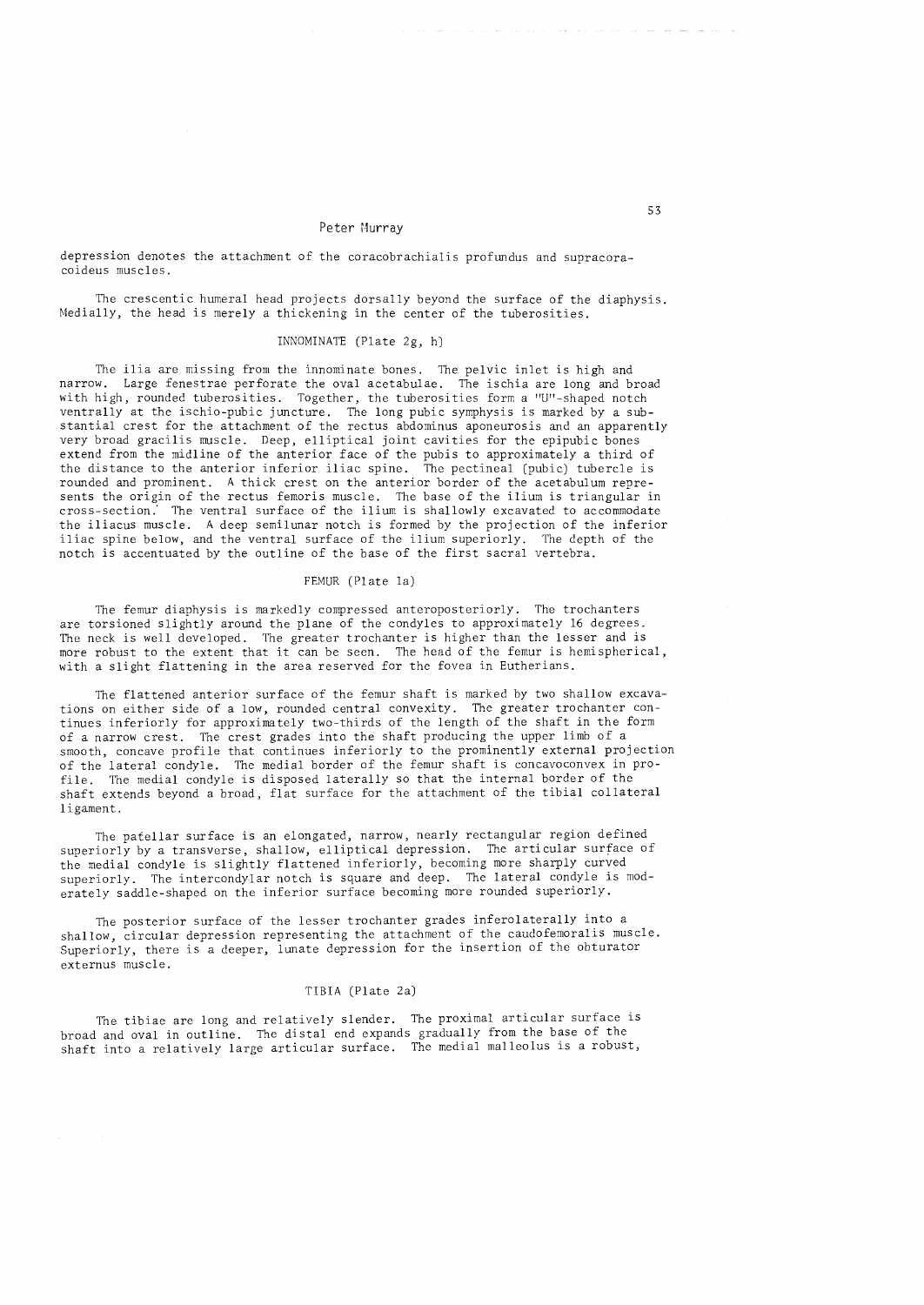conical process, rounded at its distal surface. It deviates gradually from the midline to a point nearly in line with the medial side of the proximal (condylar) articular expansion. In profile it is demarcated from the anterior surface of the tibia by a crest-like extension of the edge of the distal articular surface. The rounded, prominent tibial crest grades into the shaft at approximately one-third the distance to the distal articulation.

The origin of the tibialis anterior muscle is formed by a deep, triangular excavation having an arched, overhanging superior border. A less well developed depression medial to the tibial crest represents the origin of the extensor hallucis longus muscle. On the superoposterior surface of the shaft, a broad, rectangular muscle scar bounded medially by a prominent crest and terminating superiorly in a small conical tubercle, represents the attachment of the powerful popliteus (rotator fibulae) muscle. A thick crescentic muscle scar located immediately inferior to the rotator fibulae crest takes the insertion of the semitendinosus muscle. Distally, a deep, elongated, triangular sulcus accommodates the tendon and insertion of the tibialis posterior muscle. Part of the fibular head articulates with a narrow, rounded surface on the lateral aspect of the proximal end of the tibia. The articular surface for the medial condyle is larger than the lateral counterpart. The flatened surface is trapezoidal in outline. The posteromedial edge presents a slightly raised surface suggesting an intercondylar eminence. Medially, a shallow depression represents the attachment of the posterior cruciate ligament. A depression anteromedial to the edge of the medial condylar joint surface may represent the position of the anterior cruciate ligament. The lateral condylar surface is flat and kidney-shaped in outline. There is a fine, transitional crest between the lateral edge of this and the fibular articular surface. A shallow, transverse groove for the patellar ligament separates the condylar surface from the beginning of the tibial crest.

### FIBULA (Plate 2b)

The fibulae are long, slender bones with a large, low profile articular surface and a high, hook-like flabelliform process. The shaft is nearly circular in section, save a moderate flattening of the external surface. The fibulae are slightly bowed anteroposteriorly.

The flabelliform process presents a rounded thickening at its summit. Between this and the articular surface is a small thin, blade-like prominence. A wide triangular excavation of the internal surface of the crest and its attachment to the shaft represents the insertion of the rotator fibulae muscle. The anteriorly directed conical protuberance on the flabelliform crest is for the attachment of the lateral patellar ligament. The internal surface and posterior border of the flabelliform process is roughened and crested for attachment of the flexor muscles. The proximal fibular articular head is a complex surface having two contact planes. It is trapezoidal in outline and wedge-shaped in section. The dorsal surface consists of a narrow, triangular surface for the external edge of the lateral condyle of the femur. The larger, internal surface articulates with the lateral tibial facet previously described.

An elongated depression halfway down the shaft represents the lower attachment of the rotator fibulae muscle. A deep, circular pit for the interosseous ligament is located on the anterior contact surface for the tibia. The distal articular surface is nearly circular in outline, shallowly concave and inclined posteriorly.

#### cor4PARATIVE MORPHOLOGY

### Cranium

Skulls of *Zaglossus bruijni* are longer, narrower and more delicately constructed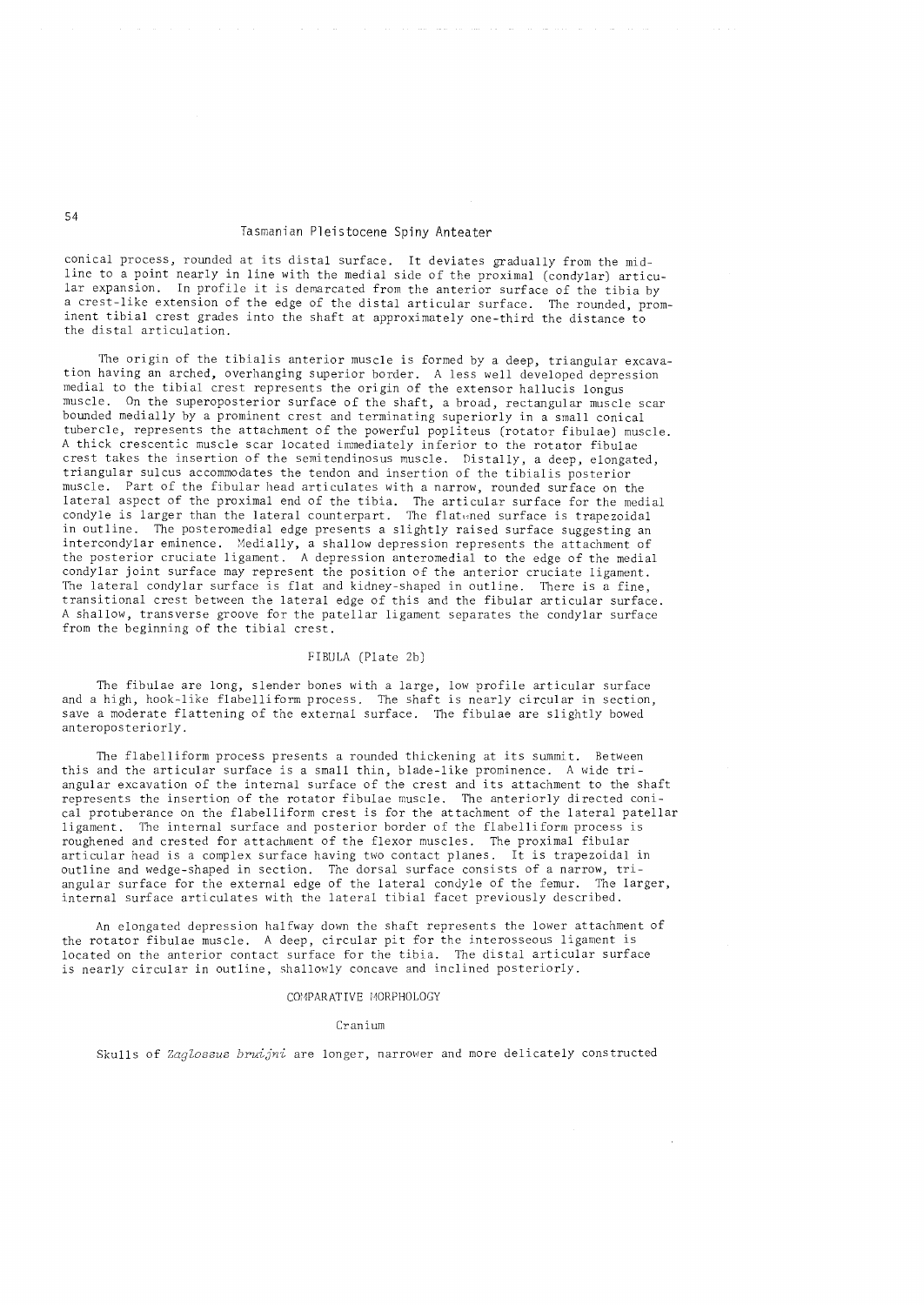than Z2031. Specimens of *Zaglossus bruijni* may exceed the length of the known fossil forms by as much as 38 mm (Van Deusen and George, 1959). The most obvious differences pertain to the shape and dimensions of the rostrum and palate. The rostrum of *Zaglossus bruijni* is relatively longer, narrower and more strongly down-turned. This uniform curvature, measured from the posterior border of the epipterygoids to the inferior surface of the premaxilla, conforms to a nearly perfect arc that can be expressed in terms of the degrees of a segment of a circle (figures 6, 7). Measurements of a limited series suggests that the rostrum of Z. *bruijni* becomes less downcurved as the total length of the skull increases. The curvature of the rostrum in the fossil does not conform to a smooth arc and is more accurately described as an obtuse angle of 163 degrees with vertex at the infraorbital canal. I have treated this as a simple arc in order to compare the specimen with Z. *bruijni.* Different allometric principles appear to be in operation between the two species. Calculations (table 2) imply that a specimen of Z. *bruijni* having the same length of rostrum as the fossil form would possess a more strongly down-curved beak. Similarly, a specimen of Z. *bruijni* having a rostrum and skull width comparable to the fossil form would possess an enormously long rostrum (figures 8,9, table 2).

The rostrum is pointed in Z. *bruijni* whereas the blunt proboscis of the fossil form agrees with *TachygZossus.* Marked differences between the fossil form and Z. *bruijni* can be seen in the cross-sectional contour of the palate (figure 10). In Z. *bruijni,* the narrow palate resembles an inverted "V". The Montagu fossil

FIG. 7. - Scatter diagram plotting radius of curvature of the palate against degrees of arc subtending Q for Z. *bruijni* (dots) and *ZagZos- sus* sp. (T.M. Z2031); r, radius in millimetres;  $\theta$  in degrees.

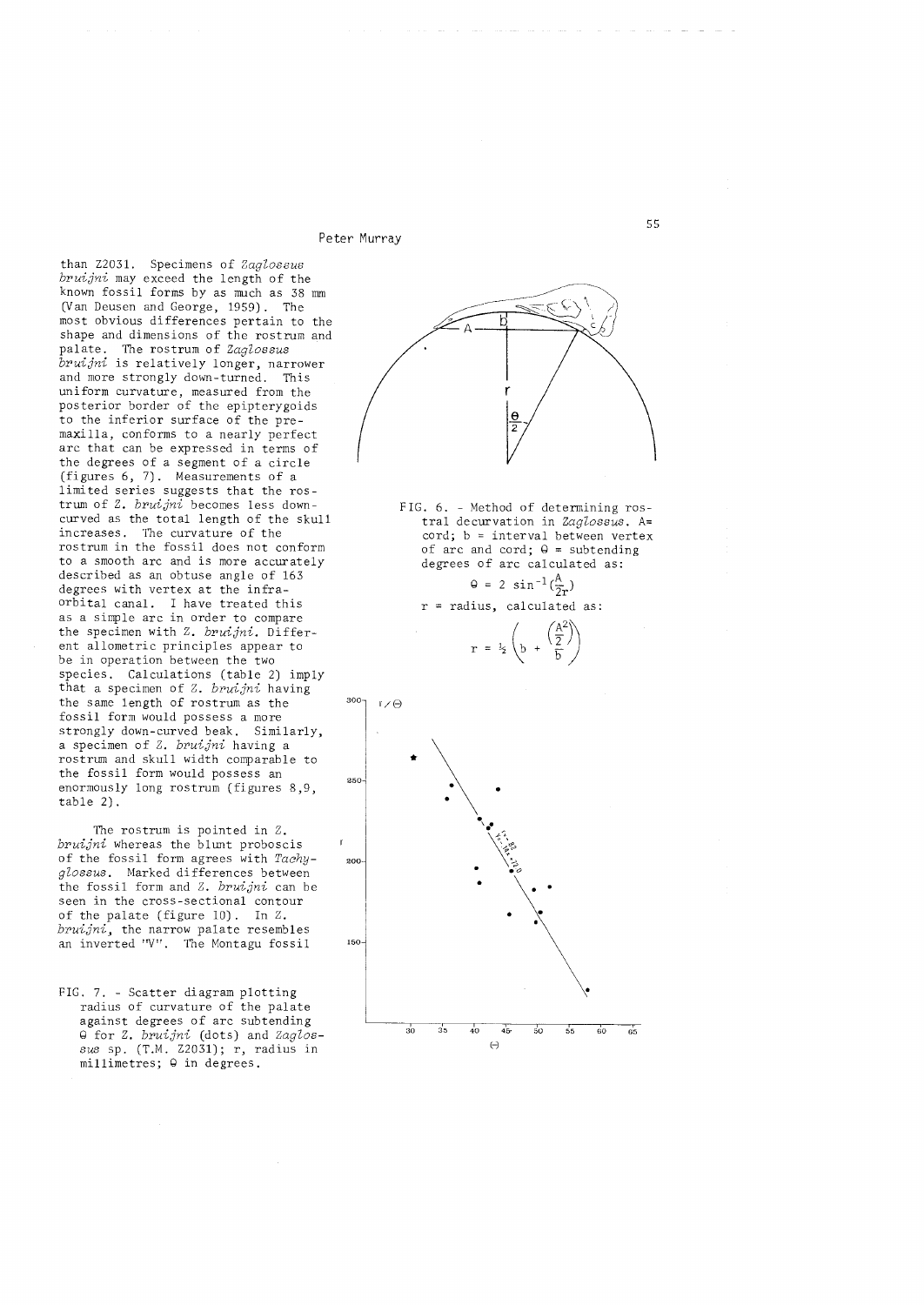has an inverted "U"-shaped palatal section, relatively deeper, but similar to that of  $Tachyglossus$ .

Numerous foramina located near the base of the dorsal side of the rostrum are absent in *Zag'loBBuB bruijni.* The nasal aperture is shorter and broader in the fossil than in Z. *bruijni,* and the premaxillary suture is open in the fossil but fused in the specimen in my possession. Perhaps age-related, the premaxillary suture is frequently open and mobile in *Tachyglossus aculeatus setosus*.



FIG. 8. - Scatter diagram plotting length of rostrum against condylobasal length of skulls of *Zaglossus bruijni* (dots), *Tachy* $glossus$  (triangle), and *Zaglossus robuBta* (T.M. Z203l)(star); scale in millimetres.

The overall size and shape of the braincase is similar in the fossil and Zaglossus bruijni. The braincase of Tachyglossus is relatively larger, broader and lower in proportion to the length of the rostrum. The fossil, *Taehyg'loBBuB* and *Zag'loBBus* share the tendency for varying degrees of fenestration of the skull.

The articular surfaces of the occipital condyles are broader in Z. *bruijni* than the fossil and *Tachyglossus* (fig. 11). Differences in the orbit are primarily proportional. The orbital walls in Z. *bruijni* converge towards the proportionally narrower palate to the extent that the entire orbital fissure<br>is visible from a palatal view. In the is visible from a palatal view. fossil, full view of the optic foramen is obscured by the edge of the palate.

The ear regions differ in several respects. In the fossil form, the roof of the tympanic cavity is tilted backwards, relative to a horizontal plane drawn from the crista parotica to the<br>tip of the rostrum (fig. 12). The roof tip of the rostrum  $(fig. 12)$ . of the cavity is horizontal in Z. *bruijni* and *Taehyg'loBBUB.* The tympanic cavity is also shallower and relatively smaller in the fossil than *Tachyglossus* and to a lesser extent *Zaglossus bruijni*. Unlike Z 2031, the tympanic recess is clearly defined in *Tachyglossus* and Z. *bruijni* by an extensive anteromedial overhang of the epipterygoids and an anterolateral crest of the squamosal (fig. 13). All three species show the characteristic triangular shape of the cavity. *Taehyg'loBBUB* and Z. *bruijni*  lack the conspicuously swollen petrosal

region that contributes to the obliquely displaced roof of the cavity in the fossil form. The recessus epitympanicus is enclosed by the lateral border of the tympanic cavity in both living forms. Other details of the ear region are similar.

The foramen stylomastoideum primitivum is directed laterally in Z. *bruijni* in contrast to the more posteriorly directed opening seen in the fossil and *Tachyglossus*. This difference in the orientation of the foramen is apparently due to a more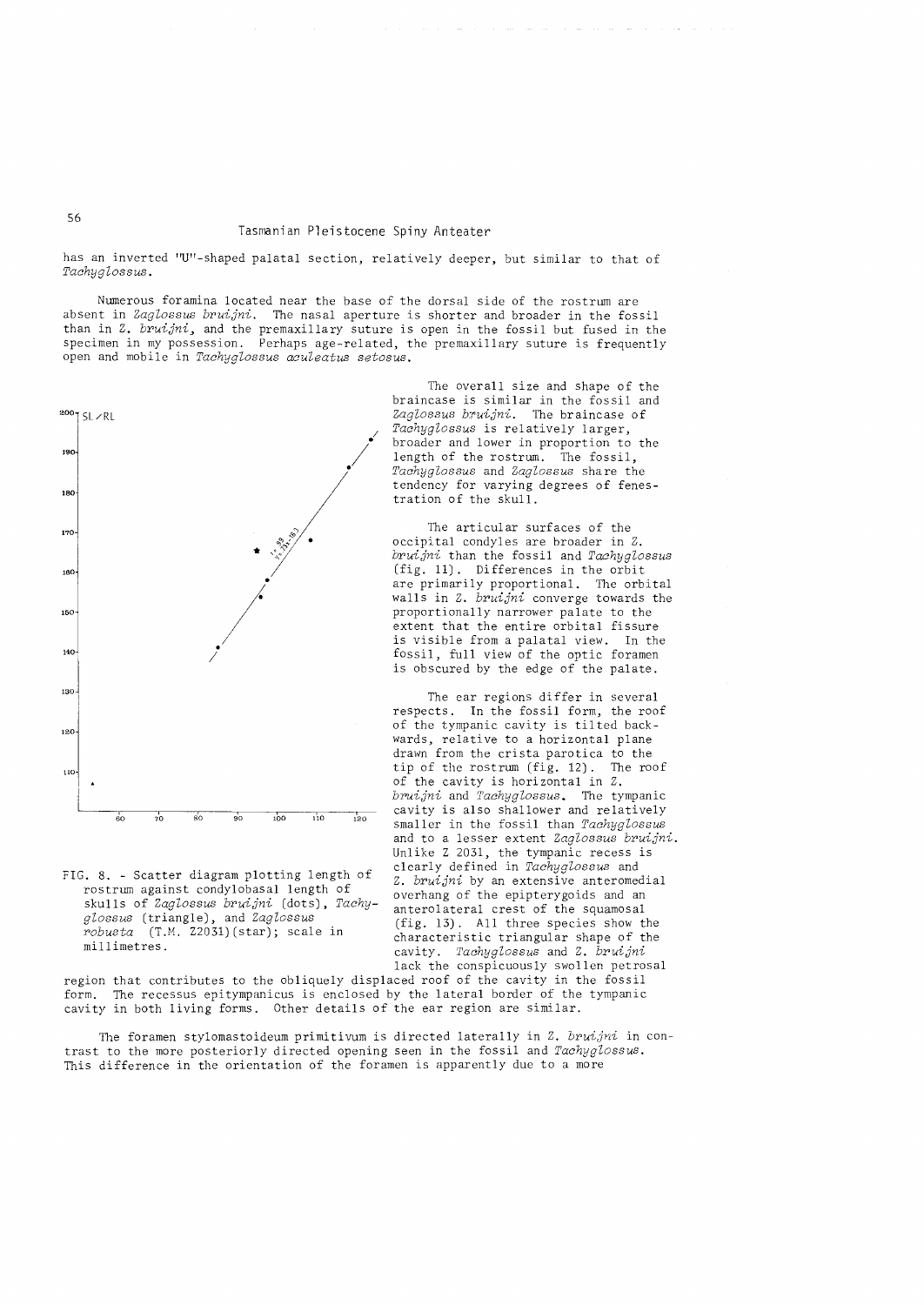transversely directed processus hyoideus and more posterior disposition of the  $160$ <br>squamesol bordor in the faccil form  $1/W$ squamasol border in the fossil form. In Z. *bruijni* the inferior border of the squamosal commences medially in a 150. gentle arc. In the fossil, and to a lesser extent in *Tachyglossus* it is sharply angled medially.  $140$ 

The posterior margins of the epiterygoids of the fossil appear con-130 siderably broader than in Z. *bruijni.*  This is due to a continuation of the 120 posterior palatine processes along the posterior epipterygoid margins (figure 14). The contact of the palatine processes and the epipterygoids is delineated by a shallow notch that contributes to the fluted appearance of the squarish posterior palatal margin. In Z. *bruijni* and *Tachyglossus*  the notch is deeper and the palatine  $90$ process is considerably shorter.

*Proechidna robusta* Dun, 1895, is 80 very similar to the Montagu fossil echidna (figures 3-5). The Gulgong fossil is only slightly larger than the 70-Montagu form and displays the same features of morphology that serve to differentiate the Montagu *Zaglossus*  60 from Z. *bruijni.* These characteristics include the smoothly arched, deep palate, the broad dorsoventrally compressed rostrum, the morphology of the malar region in relation to the grooves for the facial veins, the presence of a large nasofrontal depression, and the overall proportions of the skull.

Dun (1895, p.122) estimated that the total length of the Gulgong skull fragment would have been on the order of 265 mm. If the Montagu specimen is used in the restoration, a figure of slightly more than 180 mm is obtained (figures 3-5, table 2). While this is within the maximum range of length in Z. *bruijni*, the relative proportions parable to that of *Tachyglossus.*  ed (figures 3-5, table 2). While this<br>is within the maximum range of length<br>in Z. bruijni, the relative proportions<br>of the beaks of the fossils is more com- $\frac{1}{2}$ 

FIG. 10. - Cross-sections of the rostrum and palate of a, *Tachyglossus aculeatus;* b, *Zaglossus bruijni;* c, Zaglossus robusta. T.M. Z2031. Note the roof-shaped palatal arch of *Zaglossus bruijni.* 



FIG. 9. - Scatter diagram plotting length against width of rostrum in *Zaglossus bruijni* (dots), *Tachyglossus* (triangles), and *Zaglossus robusta* (T.M. Z2031, 2032). Open symbols refer to damaged specimens.

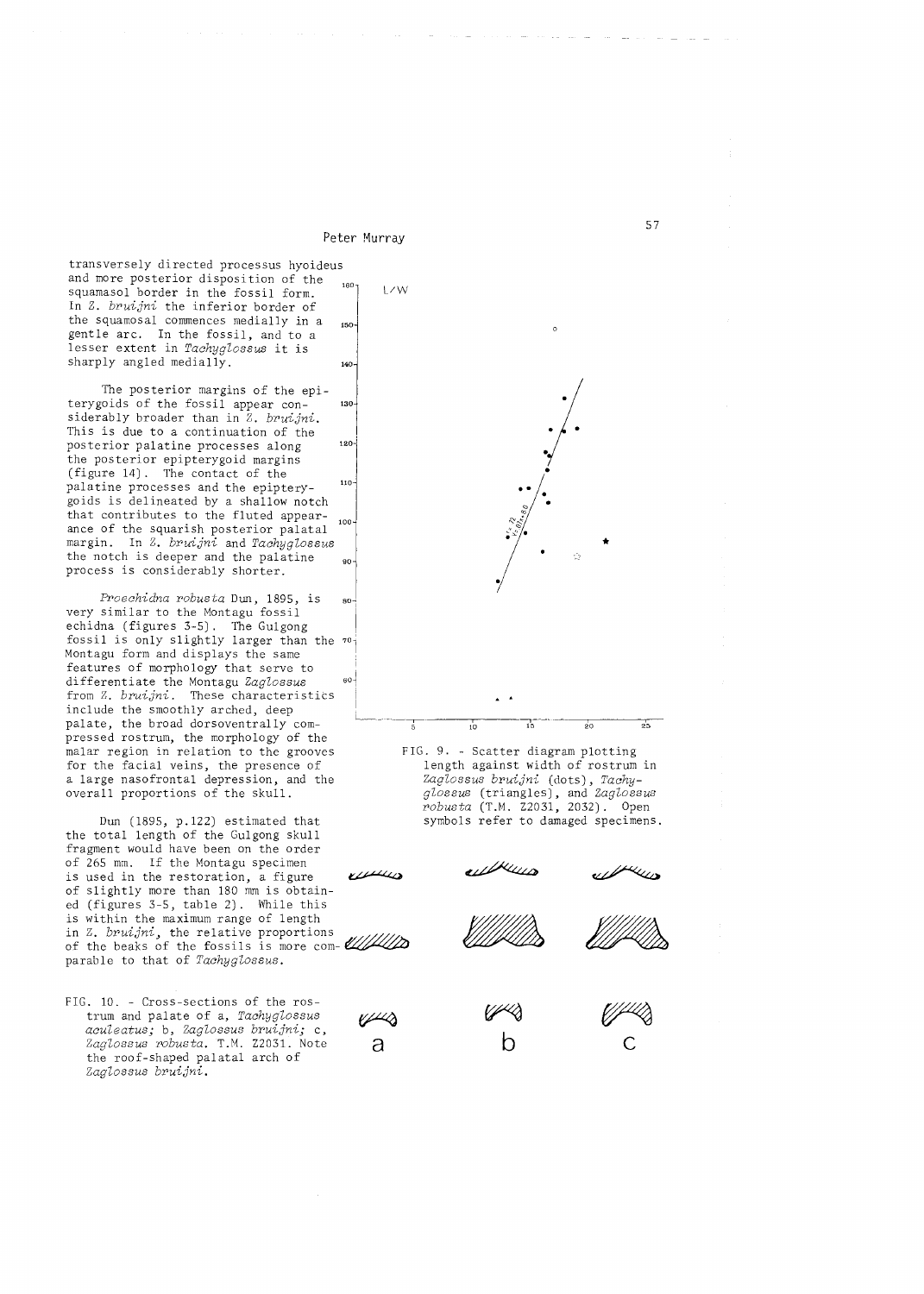

FIG. 11. - Comparison of the shape of the occipital condyles. (Drawings are scaled to equal sizes to facilitate comparison), a, *ZagZossus robusta* (T.M. Z2031); b. *ZagZos* $sus$  *bruijni* and c, *Tachyglossus aculeatus*.







FIG. 13. - Comparison of the shape of the tympanic cavity in a, *ZagZossus robusta*  (T.M. Z2031); b. *ZagZossus bruijni* (Aust. Mus. M9852) and c, *Tachyglossus aculeatus*, re, recessus epitympanicus; fv, vestibular foramen; fsp, foramen stylomastoideum primitivum; ph, processus hyoideus; cp, crista parotica; sq, squamosal; ep, epiterygoid (ectopterygoid).





FIG. 12. - Lateral view of the ear region showing the angle of the petrosal (dotted line) which forms the roof of the tympanic cavity. a, *ZagZossus*   $b$ *ruijni;* b. *Tachyglossus acuZeatus* and *ZagZossus robusta* (T.M. Z2031). Fp, foramen pseudovale; Tc, tympanic cavity; Cp, crista parotica.

# Vertebral Column

The axis of the Montagu fossil differs from that of Z. *bruijni* in several aspects of morphology. The body of the vertebra of the fossil form is relatively broader and shorter. In living *ZagZossus* the dorsal aspect of the transverse process is markedly flared superiorly. This expansion is not expressed in the fossil axis, which is more like that of *TachygZossus* (figure 15). The transverse canals of the fossil specimen are of moderate size and nearly round. They are large and irregularly oval in Z. *bruijni*. In the fossil, the articular facets for the axis are broader and less convex than in Z. *bruijni.* The neural canal is comparatively small in the fossil. cervical vertebrae of the fossil form are more robust than those of Z. *bruijni,*  having more prominent and heavy crests for muscle attachment. Slight differences in the morphology of the neural spines of the thoracic vertebrae are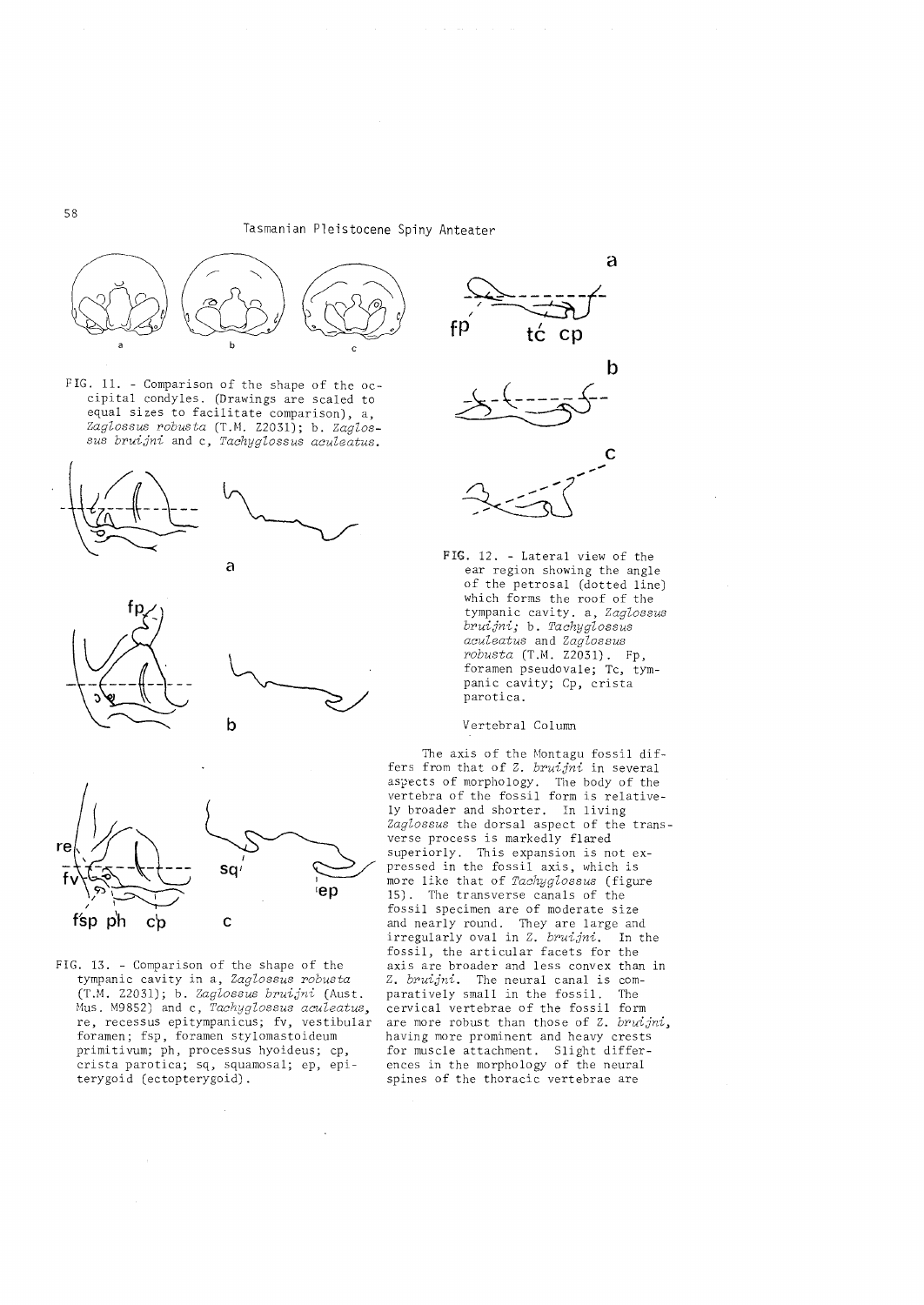apparent between the fossil and Z. *bruijni.*  In the fossil they are stouter and may have been slightly more erect.

As many features of the vertebrae are The remaining vertebrae are similar except for a difference in overall size. subject to considerable variation, these specific morphological contrasts may be \, *i*  Specific morphological contrasts may be<br>of little or no significance. The major<br>difference that can be stated is that of  $\bigcup_{\lambda}$ difference that can be stated is that of increased size over Z. *bruijni*. Unfortunately, I have not been able to a determine the exact number of vertebrae present.

Pectoral Limb and Girdle

The ventral (external) surface of the clavicles of the fossil is broader and flatter than Z. *bruijni.* The episternum is decidely more flared at the base than the long-beaked New Guinea form, but both the fossil and the living *ZagZossus* are more alike when compared with the narrow, triangular episternum of *TaahygZossus.* The pectoralis tubercle is well developed in the fossil and modern *ZagZossus* but is more ventrally disposed in the latter and *Tachyglossus*.

The epicoracoid facets on the medial, internal aspect of the clavicles are much deeper, broader impressions in the fossil form. They are almost equally represented on bQth clavicles, whereas Z. *bruijni* and *TaahygZossus* have markedly asymmetrical joint cavities. The clavicles of Z. *bruijni* also appear to be more acutely bowed, relatively slender and longer.

Differences in the scapula are also present. The glenoid fossa of the fossil and *Tachyglossus* is comparatively wider than that of Z. *bruijni.* The interior portion of the articular surface is gently rounded rather than tapered as in Z. *bruijni.* The living species have a less prominent supraglenoid tubercle for the proscapulohumeralis muscle. In the fossil form the triceps crest is relatively less prominent. The flange superior to the acromion (supracromical crest) for the acromiotrachelian muscle is comparatively weak in Z. *bruijni;* the omohyoid crest is only faintly visible. Due to the posterolateral flaring of the supracromial crest and concommitant torsion of the



FIG. 14. - Outlines of the palatal regions of a, *ZagZossus robusta*  (T.M. Z2031) b,' *ZagZossus bruijni*  (M9852) and c, *TaahygZossus aauZeatus;* drawings are scaled to equal sizes to aid comparison.









FIG. 15. - Outlines of the axis of a-b, *ZagZossus bruijni;* c, *TaahygZossus aauZeatus,* d, *ZagZossus robusta;*  Note in particular the broad, high crest in the transverse process in Z. *bruijni* for the attachment of longissimus cervicis. This feature is poorly developed in Z2031 and *TaahygZossus.*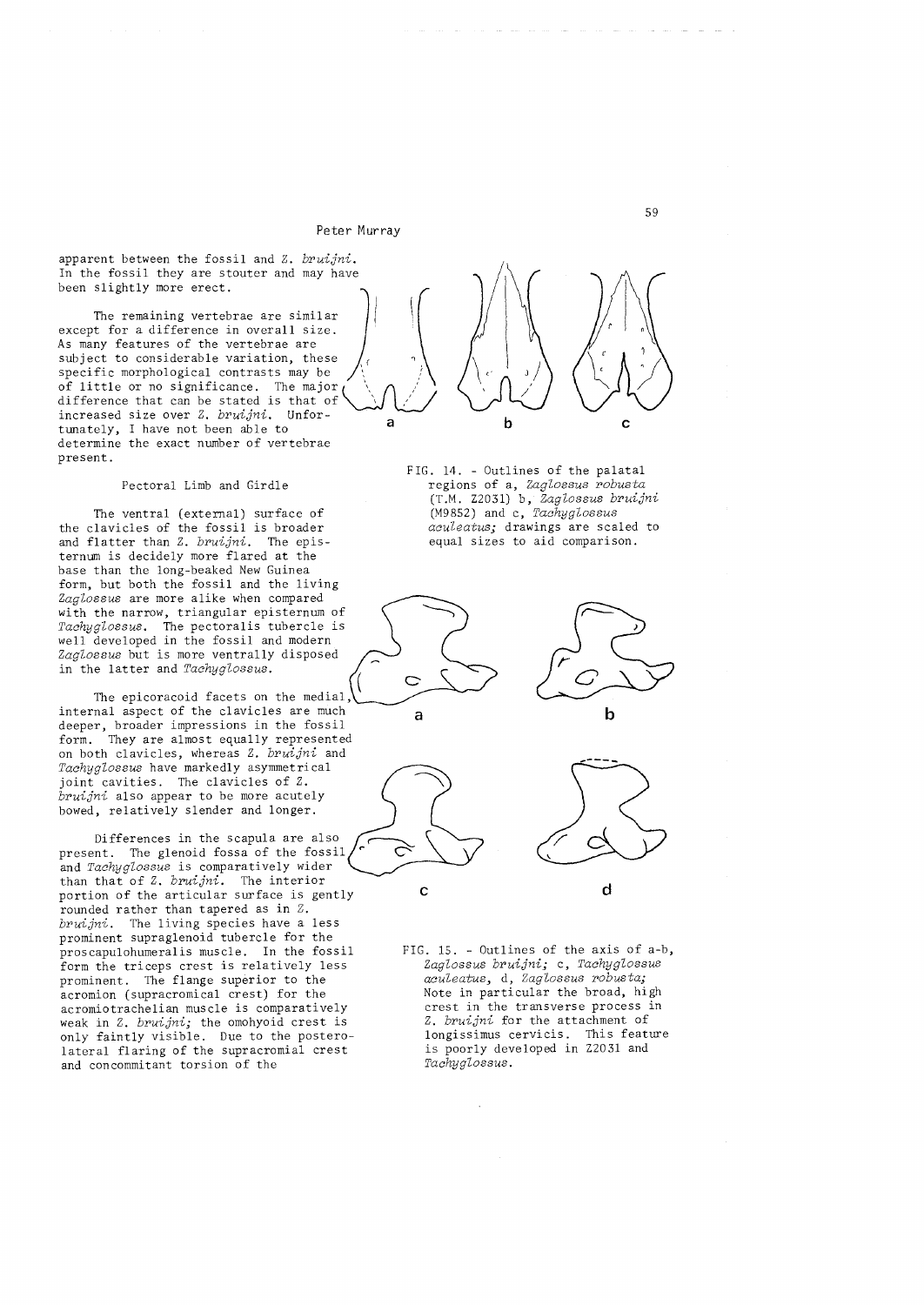

FIG. 16. - Monotreme humeri (right), scaled to equal sizes; a, *Ornithorhynahus a:natinus;* b, *Taahygtossus aauteatus;* c, *ilOrnithorhynahus maximus"* = *Zagtossus robusta;* c, *Zagtossus robusta* (T.M. Z2031); d, *Zagtossus bruijni.* Upper row; posterior aspect; lower row: inferior aspect (c, after Dun 1895).



FIG. 17. - *Zagtossus* femora drawn to scale except for f which is reduced to 3/4x relative to a-e; a-b, *Zagtossus bruijni,* c, *Zagtossus robusta*  (T.M. Z2031); d, *Zagtossus harrissoni* (QVM 13 or 1965: 39 : 5) *Zagtossus* sp. from Scotchtown Cave, Tasmania (reversed); f, *Zagtossus haaketti* (W.A. Mus. 60 : 10 : 1). (f, after Glauert, 1914):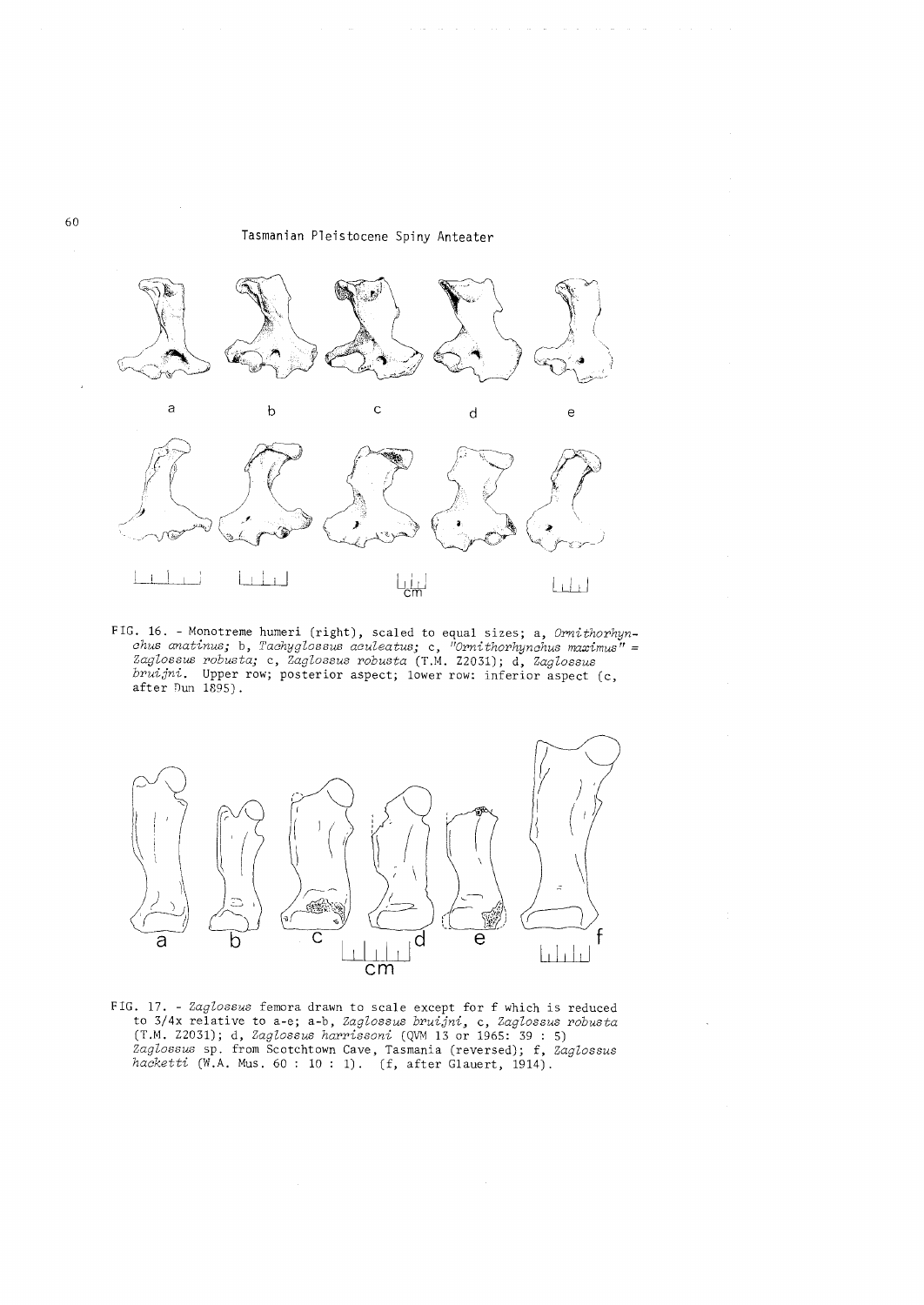acromioclavicular joint surface, the infraspinatus fossa appears deeper in the fossil form.

The humeri of all three species are morphologically similar (figure 16). Compared to z. *bruijni* the posterior surface of the diaphysis of the fossil form is relatively broader and the entire shaft is proportionally shorter. The lesser tuberosity is more sharply demarcated from the head and is slightly more medially disposed in the fossil humeri. In Z. *bruijni,* the proscapulohumeralis muscle attachment is defined by a deep excavation of the superior portion of the posterior surface of the shaft. A crest extending from the lesser tuberosity to the head accentuates this fossa. The same area in the fossil humeri is convex rather than concave and the crest is weakly developed. The head of the humerus is broader in the fossil form.

In Z. *bruijni* the anterior border (brachialis crest) is a sinuous line. In the fossil species and *Tachyglossus* the anterior border is a smooth arc. The entepicondyle of Z. *bruijni* is shorter and more rounded than the fossil form. The deltoid tuberosity of Z. *bruijni* is situated relatively lower than either the fossil or *TaehygZossus.* 

Dun (1895) described the right humerus of a fossil monotreme (Aust.

a katika kutoka <sup>1</sup> a b c

> FIG. 18. - Inferred feeding adaptations in living and fossil tachyglossids. a, low angle feeding *(ZagZossus*  Z2031, *ZagZoBsus robusta);* b, vertical probing *(ZagZossus bruijni);*  c, low angle feeding and prying *(TaehygZossus aeuZeatus).*

Mus. F51453) as the remains of a giant platypus *(Ornithorhynehus maximus).* The morphology of this humerus is clearly different from living *Ornithorhynehus anatinus,*  closely resembling the Pleistocene *ZagZossus* humeri from Montagu (figure 16 c, d).

There are fewer differences between the Gulgong and Montagu humeri than either shows with *ZagZossus bruijni.* The entepicondyle of the Gulgong specimen is slightly narrower and the dorsal opening of the entepicondylar foramen is larger in diameter. The differences between the Montagu and Gulgong specimens are within the normal range of morphological variation for *ZagZossus bruijni* or *TaehygZossus aeuZeatus.* The dimensions of the Gulgong humerus are almost identical with the Montagu specimens.

The Gulgong humerus can be readily distinguished from that of *Ornithorhynehus anatinus.* The entepicondyles of platypus humeri are much narrower, the entepicondylar foramen opens dorsally on the extreme margin of the entepicondyle, rather than near the centre of the base of the process as in tachyglossids generally; the shaft of the platypus humerus is narrower than the Gulgong form, or any tachyglossid, and is oriented more perpendicular to the long axis of the epicondyles. The platypus humerus oriented more perpendicular to the long axis of the epicondyles. has a proportionally much larger fossa surrounding the entepicondylar foramen, a considerably narrower intercondylar notch, a much broader deltoid crest, 5 to 10 degrees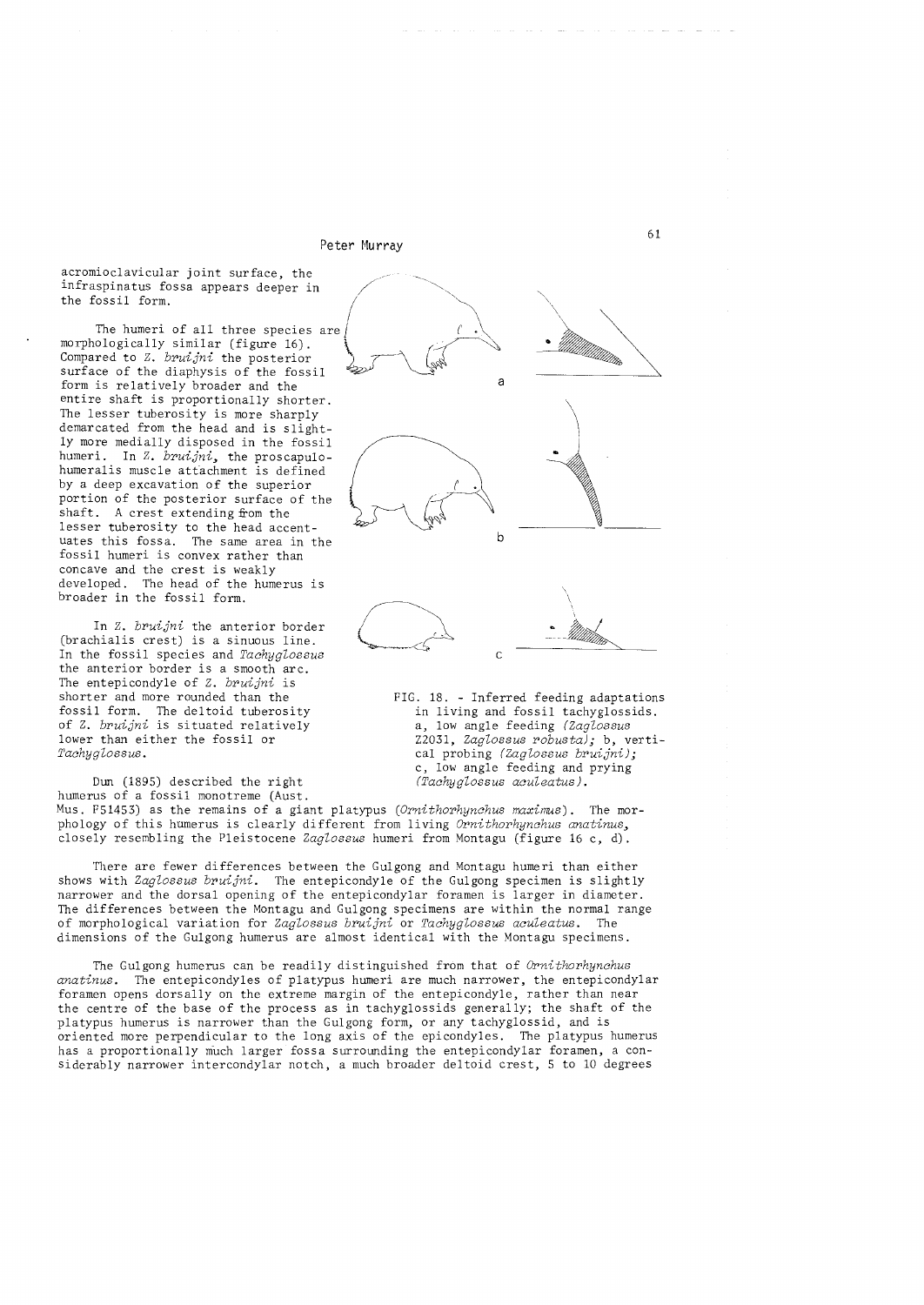more torsion of the head around the plane of the epicondyles and presents a deep fossa for the brachia1is muscle.

The fossil humerus is from the same deposit in Canadian Lead Mine as the skull and axis of *Proechidna robusta.* It is highly probable that the humerus belongs to the same individual, and is reassigned to the Tachyglossidae: *Zaglossus (Proechidna) robusta* Dun 1895 (Mahoney and Ride, 1975, p.28).

# Pelvic Limb and Girdle

The pelvic inlet is higher and narrower in the fossil species. The pubic angle is more acute, forming a wide "V" rather than a rounded profile. The pubic symphysis is proportionally much longer; the ischial rami form a relatively narrower and shorter arch. It is rounded at the juncture with the pubic symphysis rather than distinctly 'V'' shaped as in  $Z$ . bruijni. The ischial tuberosities are comparatively broader, The ischial tuberosities are comparatively broader, shorter and less divergent distally in the fossil and the crest for the attachment of the rectus femoris muscle is relatively longer and tapers gradually into the ilia. In Z. *bruijni* the tubercle is abruptly relieved from the surface of the ilium. The facets for the attachments of the epipubic bones are more prolonged in the fossil, more closely approximated medially and terminate a greater distance superiorly from the pectineal tubercle.

The Mammoth Cave innominate specimen differs from the Montagu form in its much larger size and more oval acetabulae. It shares with the Montagu fossil a difference in the morphology of the tubercle for the rectus femoris muscle (Glauert, 1914).

The Montagu femora are considerably more compact than those of Z. *bruijni* and *Tachyglossus.* The intertrochanteric notches are less distinct in the fossil than in the living species. The anatomical neck is less distinct and is considerably broader than the head at its junction with the shaft in contrast to the living species. The lesser trochanter is conical and blunt rather than crested as in Z. *bruijni.* 

The Montagu femora are conspecific with the specimen from King Island *(Z. harrissoni).* 

The range of variation in these femora (figure 17 c, d) is similar to that of the living *Zaglossus* species.

The femur from Scotchtown cave is only slightly more robust than that of a large female specimen of Z. *bruijni* figured in plate IX by Gervais (1878).

The femora of *Zaglossus hacketti* (Glauert, 1914) are much larger than the specimens from Tasmania. In addition, they display several distinctive features:

- 1) the shaft is relatively slender,<br>2) the epicondyles are relatively s
- 2) the epicondyles are relatively smaller,<br>3) the internal epicondyle is more promine
- the internal epicondyle is more prominent,
- 4) the lesser tuberosity is disposed inferiorly,
- 5) the greater trochanter extends further laterally.

The tibia of the living and extinct species of tachyglossids are distinguishable primarily on the basis of size. The tibial crest is relatively more prominent and rounded in the fossil form. The medial articular surface is level with the plane of the superior portion of the crest. In Z. *bruijni* the surface lies above the tibial crest. The tibial shaft in the fossil is slightly more concave on the medial side when compared with Z. *bruijni.* The origin of the tibialis anterior muscle is more deeply excavated in the fossil than in Z. *bruijni* or *Tachyglossus*.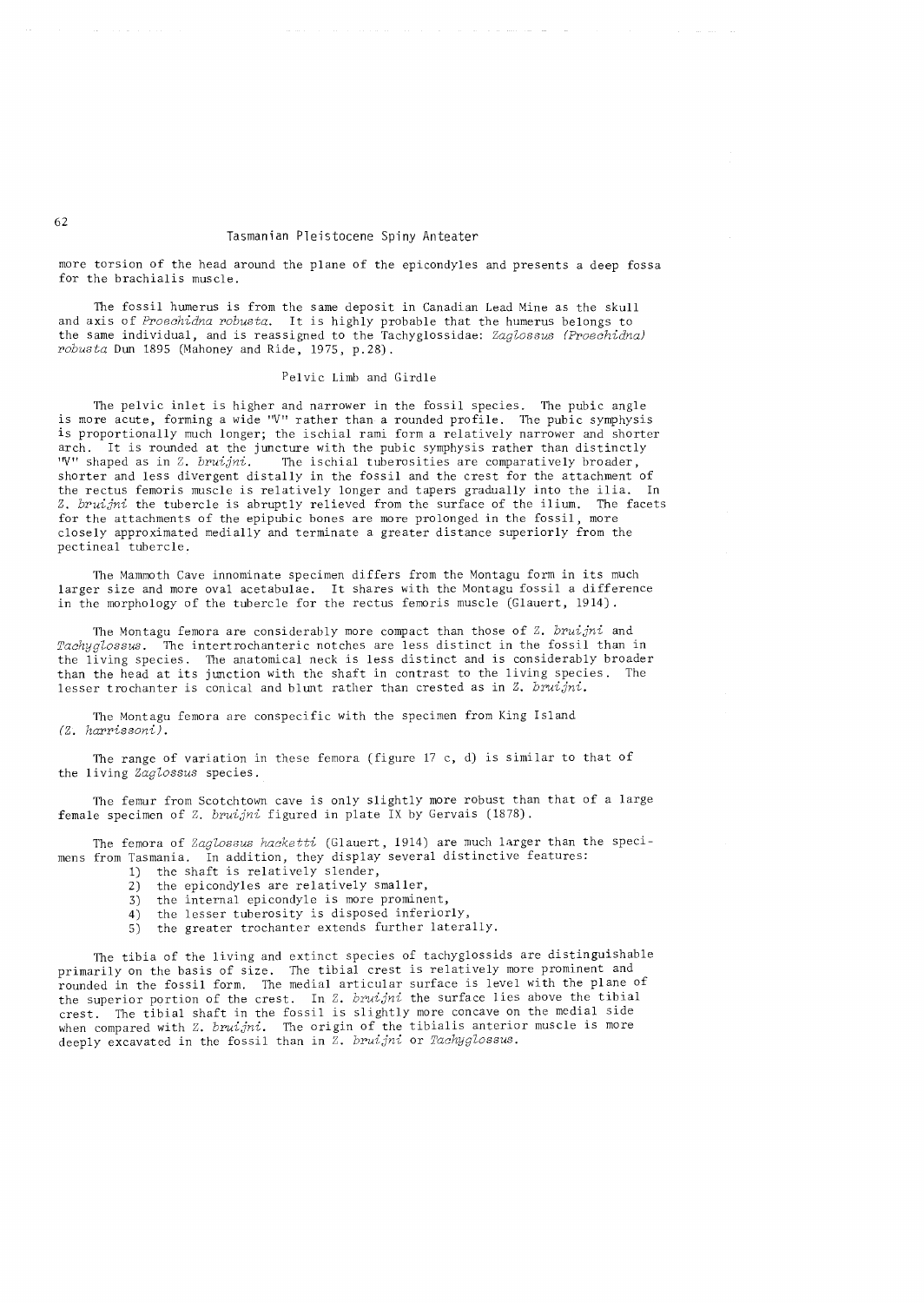The tibia of the Mammoth Cave specimen is a very stout, proportionally more massive bone than the other fossil or living tachyglossids. The concavity for the tibialis anterior muscle appears to be poorly expressed as it is in some living *ZagloBBuB* specimens. The shaft of the Mammoth Cave form is symmetrically biconcave rather than being strongly concave on the medial side only. Other differences include the very massive, short, less mediallY disposed styloid process.

The major morphological differences in the fibulae between the fossil and living species pertain to the shape of the flabelliform process. In the Montagu fossil this process is stouter, more rounded and all but devoid of thin, boney flanges. It is hook-shaped rather than squarish at its termination. The conical hook-like process for the lateral ligament is weakly developed in *Tachyglossus* and *Zaglossus bruijni*.

### DISCUSSION

The Montagu and Gulgong fossils share a variety of morphological features with *ZagloBBuB bruijni* and *TachygloBBuB aculeatuB.* Certain other characteristics are unique to the large Pleistocene echidna.

Characteristics shared with *Tachyglossus* include:

- 1) rounded palatal arch; broad, blunt, relatively short,
- dorsoventrally compressed rostrum,
- 2) deep nasofrontal depression,<br>3) large temporal canal; poster large temporal canal; posteriorly directed opening of foramen stylomastoideum primitivum,
- 4) narrow, tapered transverse processes on the axis and cervical vertebrae,
- 5) long, narrow occipital condyles,
- 
- 6) compactly built humeri,<br>7) wide glenoid fossa of t wide glenoid fossa of the scapula,
- 8) U-shaped outline of joined ischial rami.

Features shared with *Zaglossus bruijni*:

- 1) large overall size,
- 2) down-curved rostrum,
- 3) presence of a deep groove for the ascending facial vein,
- 4) bell-shaped episternum with prominent pectoralis tubercle,
- 5) shape and proportions of the neurocranium,
- 6) deep vacuity for the detrahens mandibulae muscle,
- 7) relatively small, shallow tympanic cavity.

Unique morphological features include:

- 1) overall robustness,<br>2) angled rather than
- angled rather than arcing decurvation of the rostrum and palate; rostrum is distinctly less downcurved than Zaglossus bruijni, in proportion to its length,
- 3) tympanic cavity directed obliquely caudad, extremely shallow; swollen petrosal, lacks fissura petropterygoidea, recessus epitympanicus extends laterally beyond the margin of the tympanic cavity,
- 4) large, numerous nasofrontal foramina,<br>5) small epipterygoids,
- 5) small epipterygoids,<br>6) extension of the pal
- extension of the palatine bones posteriorly to cover the medial border of the epipterygoids.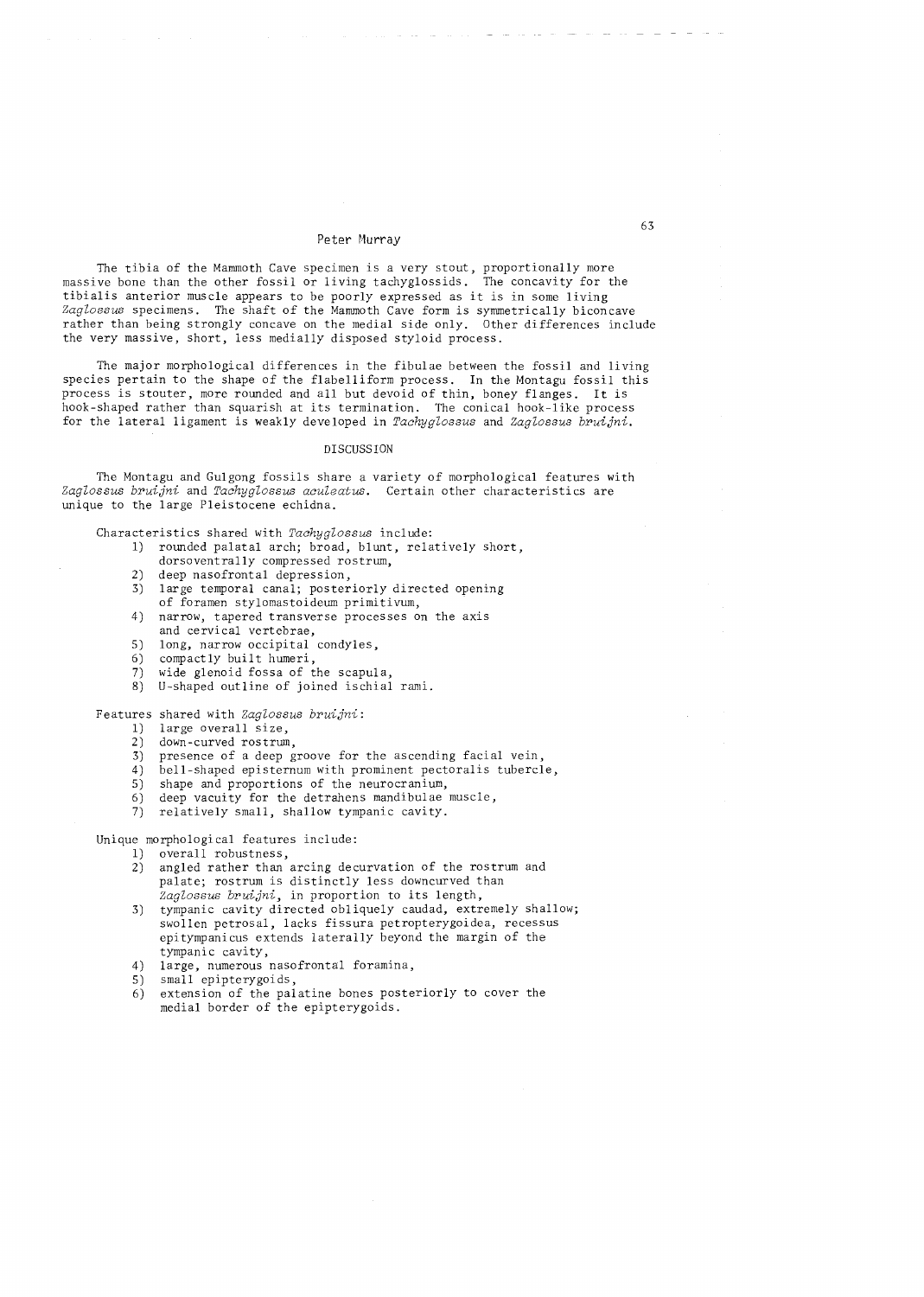### FUNCTIONAL MORPHOLOGY

The fossil form obviously exhibits a mosaic of morphological features that emphasize the great similarity of the two living genera. An attempt to explain the adaptive significance of some of these features may help clarify the position of the fossil form relative to *Zaglossus bruijni* and *Tachyglossus.* 

Evidence suggests that the fossil species (excluding Z. *hacketti)* occupied a niche intermediate between those of the living genera. The shapes of the beaks of the<br>living forms express their capacities to exploit special food resources (figure 18). The broad, slightly decurved rostrum of the fossil form was moderately efficient for vertical probing and upward prying, but optimum for low angle feeding. The strongly decurved, narrow and pointed rostrum of *Zaglossus bruijni* is best suited for vertical probing in a relatively soft substrate.

The short, slightly upturned broad, blunt rostrum of *Tachyglossus* is a modification for prying up rocks and woody debris, shallow probing and low angle feeding.

Both living genera are very adaptable and employ a variety of horizontal and vertical feeding postures (Van Deusen and George, 1969; Brattstrom, 1973). *Zaglossus bruijni* is the most limited because the long, curved beak is less efficient for vertical reaching and low angle probing and prying.

The fossil species displays certain features in common with *Tachyglossus* that pertain to the powerful digging action of the forelimbs and to the mobility and strength of the atlanto-occipital joint. The broader, more shallowly arching occipital condylar joint surfaces of Z. *bruijni* may reflect greater mobility of the head at the expense of loss of efficient support for lifting and prying with the beak. The long decurved rostrum of Z. *bruijni* necessitates increased vertical mobility of the head to reach the same levels as a form with an equally long but less down curved rostrum.

The powerful forelimbs of the fossil form are clearly not adaptations to support greater weight along since the animal is only marginally larger on a linear basis than the much more gracile living species. Its proportions are closer to *Tachyglossus*  suggesting an ability to dig and tear into resistant materials. This ability is reduced in *Zaglossus bruijni.* 

The fossil forms were probably entomophagus echidnas that exploited ants, termites and perhaps large beetle and moth larvae living in rotted wood. The relationship of the fossil *Zaglossus* to the New Guinea long beaked anteater is probably too remote to suggest a clinal variant analogous to the *New* Guinea *Tachyglossus aculeatus lcauesi*  and *T. aculeatus setosus,* though similar trends are apparent. *T. a. lcauesi* contrasts with *T. a. setosus* in having a more slender rostrum and, also like Z. *bruijni,* there is a trend towards the reduction of the 3rd and 4th claws of the pes (Thomas, 1885, p. 338) . These features may have evolved in *Tachyglossus* since the isolation of New Guinea and Tasmania from the Australian Mainland in early post-glacial times.

### ACKNOWLEDGEMENTS

Dr. James Hopson, University of Chicago Department of Anatomy, offered valuable advice on anatomical terminology and brought to my attention important reference material. Dr. Ken Campbell, Department of Geology, Australian National University, made helpful comments on the manuscript. I wish to thank them both. I also extend my gratitude to Margaret Galbraith and Glenys Isaac for typing the manuscript.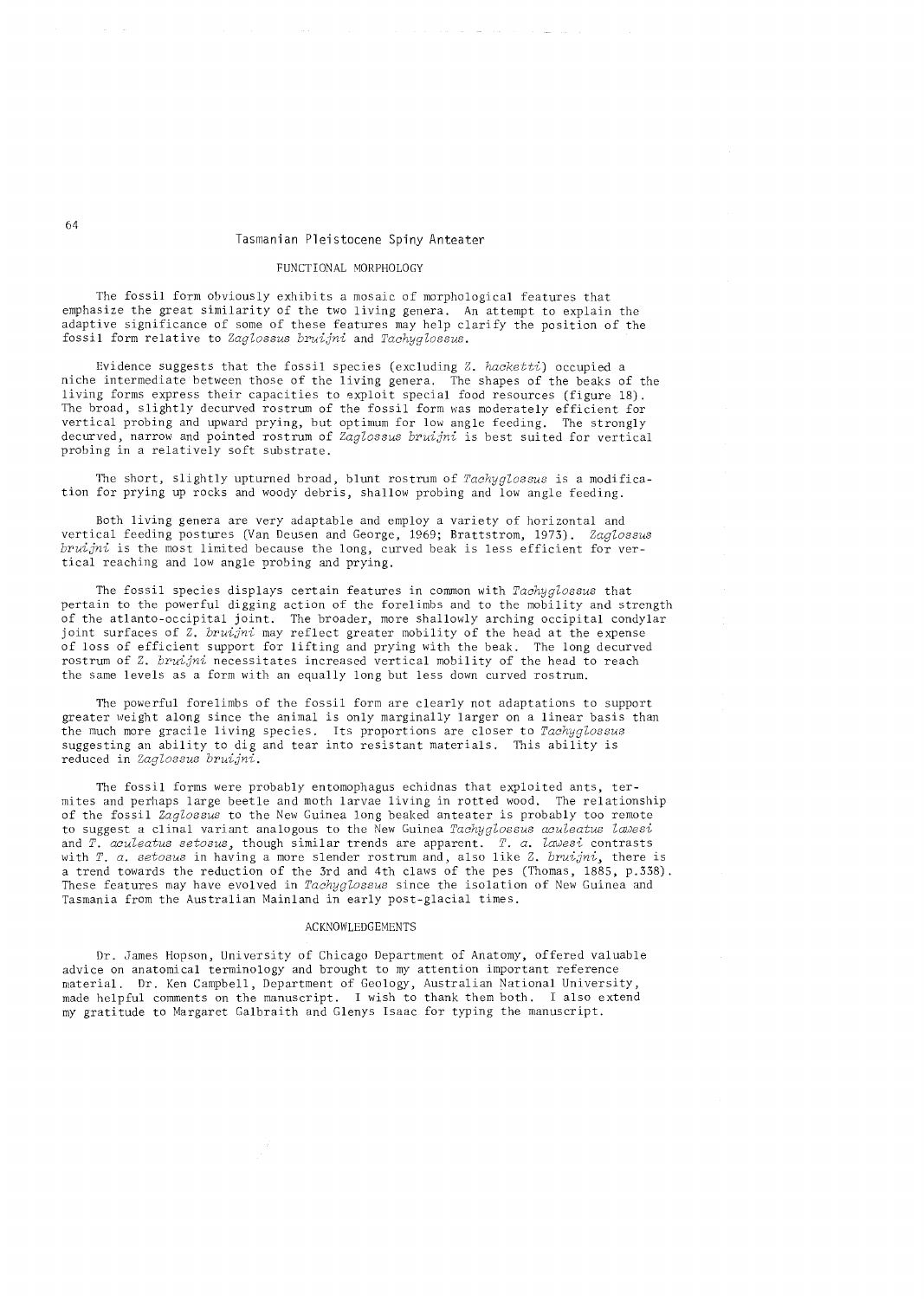#### REFERENCES

Bartholomai, A., 1972: Aspects of the evolution of the Australian marsupials. *Proc. R. Soc. Qd,* 82, V-XVIII.<br> **\_\_\_\_\_\_\_\_\_\_\_\_\_\_\_**, 1975: The genus *Macropus* Shaw (Marsupialia: Macropodidae) in the Upper Cainozoic deposits of Queensland. *Mem. Qd Mus.*, 17(2), 195-235. Brattstrom, B., 1973: Social maintenance behaviour of the echidna, *Tachyglossus aculeatus.* J. Mammal., 54 (1), 50-70. Dun, W.S., 1895: Notes on the occurrence of monotreme remains in the Pliocene of New South Wales. *Rec. Geol. Surv. N.S.W.,* IV, 118-126. Gervais, P., 1878: OSTEOGRAPHIE DES MONOTREMES VIVANTS ET FOSSILES. Librarie Scientifique et Maritime, Paris. 1-56. Gill, E. and Banks, M., 1956: Cainozoic history of Mowbray Swamp and other areas of northwestern Tasmania. *Rec. Q. Vict. Mus.,* 6(N.S.), 1-41. Glauert, L., 1910: The Mammoth Cave. *Rec. W.A. Mus. and Art Gallery*, 1, 11-36.<br>
1914: The Mammoth Cave *(Zaglossus hacketti* sp. nov.). *Rec. W.A. Mus.*<br>
2014: The Mammoth Cave *(Zaglossus hacketti* sp. nov.). *Rec. W.A. and Art Gallery,* I(iii), 244-251. Hildebrand, M., 1968: -ANATOMICAL PREPARATIONS. Univ. Calif. Press, Berkeley and Los Angeles, viii+100 pp. Jouffroy, F., Lessertisseur, J., and Saban, R., 1971: Particularites musculaires des monotremes, in TRAITÉ DE ZOOLOGIE, XVI, Fasc. III, Masson et C<sup>ie</sup> Grasse, P. (ed.) Paris. 679-836. Krefft, G., 1868: On a new and gigantic species of echidna. *Ann. Mag. Nat. Hist.*   $I(ser. 4), 113-114.$ Kuhn,-Hans-Jurg, 1971: Die Entwicklung u. Morphologie des Schadels von *Tachyglossus aculeatus. Abhandlungen der Senkenbergischen Naturforchenden GeseZZschaft,*  528, 1-224. Mahoney, J.A., and Ride, W.D.L., 1975: Index to the genera and species of fossil mammalia described from Australia and New Guinea between 1838 and 1969. *W.A. Mus. Spec. PubZ.* 6, 1-247. McKay, W., 1895: The morphology of the muscles of the shoulder girdle in monotremes. *Proc. Linn. Soc. N.S.W.,* 9, 263-360. Murray, P., and Goede, A., 1977: Pleistocene vertebrate remains from a cave near Montagu, N.W. Tasmania. *Rec. Q. Vict. Mus.,* 60, 1-30. Owen, R., 1884: Evidence of a large extinct monotreme *(Echidna Ramsayi* Ow.) from the Wellington Breccia Cave, New South Wales. *PhiZ. Trans. R. Soc. Lond.,* 185, 273-275. Scott, H., and Lord, C., 1921: Studies in Tasmanian Mammals, living and extinct, Number V, *Zaglossus harrissoni* sp. nov. *Pap. Proc. R. Soc. Tasm., 15-16.*  Simpson, G.G., 1938: Osteography of the ear region in monotremes. *Amer. Mus. Novitates,* 978, 1-15. ,1945: The principles of classification and a classification of mammals. *----BuZZ. Amer. Mus. Nat. Hist.,* 85, 1-350. ,1948: The beginning-of the age of mammals in South America. *BulZ. --A;;-m-e-:-r.----;-;M,-us. Nat. Hist.,* 91, 1-232. Tandler, J., 1902: Zur vergleichenden anatomie der Kopfarterien bei den Mammalia. *Anatomische Hefte.,* 18, 327-386. Tedford, R., 1966: A REVIEW OF THE MACROPODID GENUS *STHENURUS.* University of California Press, Berkeley and Los Angeles, 1-71. Thomas, 0., 1885: Notes on the characters of the different races of echidna. *Proc. ZooZ. Soc. Lond., 329-339.*  VanDeusen, H., and George, G., 1969: Notes on the echidnas (Mammalia: Tachyglossidae) of New Guinea. *Amer. Mus. Novitates,* 2383, 1-23. Welles, S.P., and Gregg, D.R., 1971: Late Cretaceous marine reptiles of New Zealand. *Rec. Canterbury Mus.,* 9(1), 1-111. Wilkinson, C.S., 1887: Geological Survey of New South Wales. Report of Progress for 1886 by the Geological Surveyor in Charge. *An .. Rep. Dept. Mines N.S.W. 1886,*   $4, 1-212.$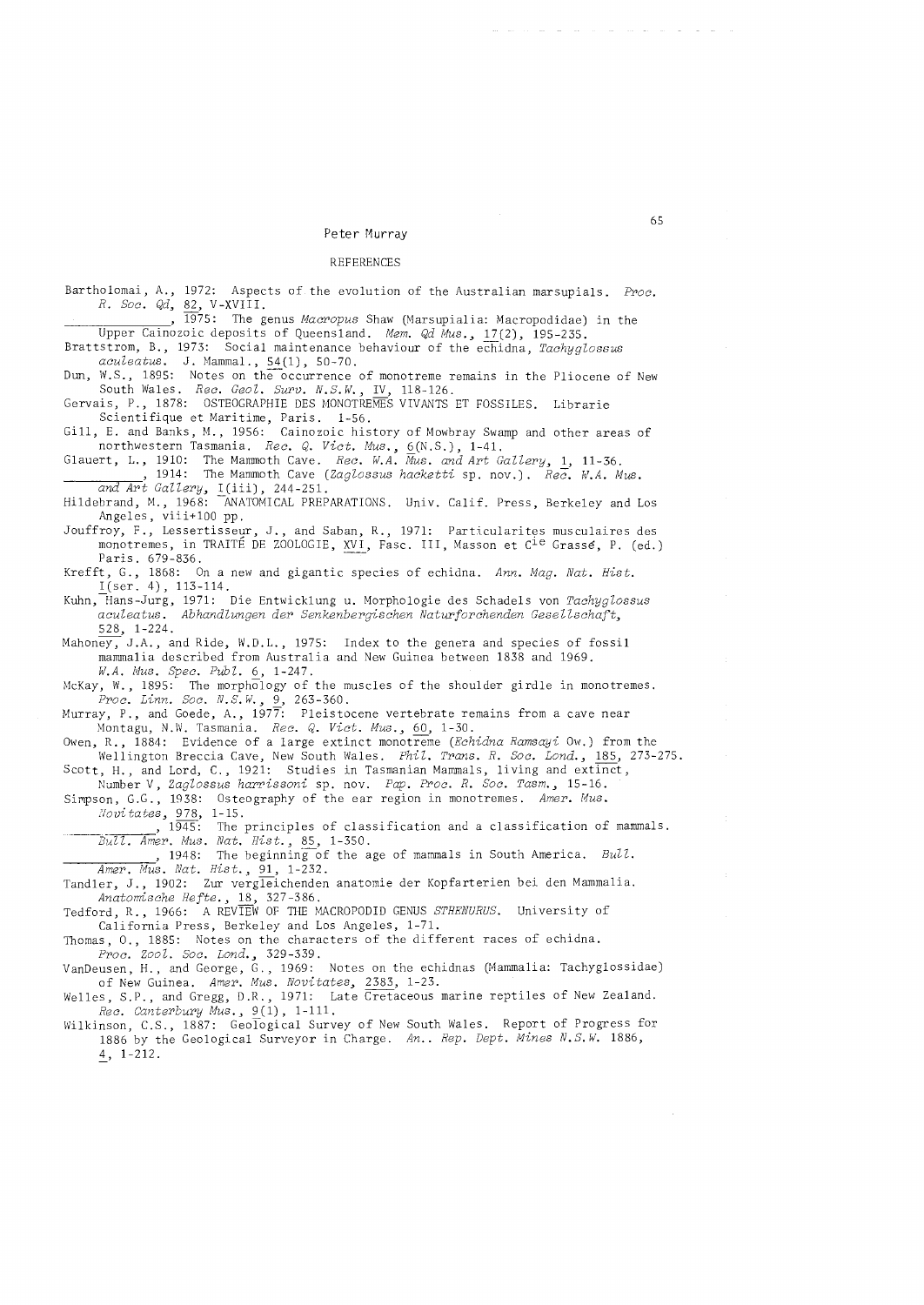Wilson, J., and McKay, W., 1894: , J., and McKay, W., 1894: On the homologies of the borders and surfaces of the scapula in monotremes. *Proc. Linn. Soc. N.S.W.*, 8(3), 377-388. Proc. Linn. Soc. N.S.W., 8(3), 377-388.

# APPENDIX

# MEASUREMENTS OF FOSSIL ZAGLOSSUS MATERIAL FROM MONTAGU, TASMANIA

| Sku11                        |                |                                                                  |
|------------------------------|----------------|------------------------------------------------------------------|
| mm.                          | no.            | description                                                      |
| 165.0                        | $\mathbf{1}$   | Condylobasal length                                              |
| 155.0                        | 2              | Occipitobasal length                                             |
| 139.0                        | 3              | Length, epipterygoids-premaxilla                                 |
| 95.5                         | 4              | Infraorbital canal to premaxilla                                 |
| 11.8                         | 5              | Width rostrum behind external nares                              |
| 21.6                         | 6              | Width rostrum anterior to the root of zygomatic arch             |
| 23.2                         | $\overline{7}$ | Width of palate at orbital fissure                               |
| 26.7                         | 8              | Width palate at foramen pseudovale                               |
| 59.7                         | 9              | Width neurocranium at the anterior edge of temporal foraminen    |
| 11.3                         | 10             | Width across epipterygoids                                       |
| 13.9 / 5.6                   | 11             | Diameter anterior palatine fenestra                              |
| 7.7 / 3.5                    | 12             | Dimensions median palatal cleft                                  |
| 11.8/7.3                     | 13             | Dimensions tympanic cavity                                       |
| 10.3/8.1                     | 14             | Dimensions jugular foramen                                       |
| 2.0 / 2.0                    | 15             | Dimensions foramen stylomastoideum primitivum                    |
| 3.5                          | 16             | Thickness maxillary process of the palate                        |
| 4.7                          | 17             | Depth of palatal arch at the level of the anterior root of malar |
| 13.7 / 5.6                   | 18             | Dimensions external nares                                        |
| 5.9                          | 19             | Height rostrum behind external nares                             |
| 14.1                         | 20             | Height of rostrum at the anterior root of the zygomatic arch     |
| 20.2                         | 21             | Height of rostrum at the level of the infraorbital foramen       |
| 45.0                         | 22             | Maximum height of braincase                                      |
| 4.5 / 2.8                    | 23             | Dimensions temporal foramen                                      |
| 3.4/3.4                      | 24             | Dimensions of foramen pseudovale                                 |
| 5.6 / 3.5                    | 25             | Dimensions optic fissure                                         |
| 3.0 / 2.0                    | 26             | Dimensions infraorbital canal                                    |
| 17.7 / 2.1                   | 27             | Dimensions facial vein groove                                    |
| 23.0/12.5                    | 28             | Dimensions occipital condyles                                    |
| 22.1/18.3                    | 29             | Dimensions foramen magnum                                        |
| 70.2                         | 30             | Length neurocranium                                              |
| Pectoral girdle and limb     |                |                                                                  |
| a. Clavicles and epicoracoid |                |                                                                  |
| 33.1                         | 1              | Length episternum (includes height of clavicles)                 |
| 34.6                         | $\overline{c}$ | Maximum width episternum                                         |
| 9.1                          | 3              | Minimum width episternum                                         |
| 11.2/ 4.6                    | $4 -$          | Dimensions procoracoid articular surface                         |
| 9.0                          | 5 <sup>1</sup> | Depth cord of clavicular arch                                    |
| 10.0 / 7.6                   | 6              | Diameter clavicles                                               |
| 66.5                         | 7              | Combined length of clavicles                                     |
| b.                           |                | Scapula (Two individuals: 1 left and 1 right)                    |
| mm.                          |                |                                                                  |
| 1eft                         | right          | description<br>no.                                               |
| 22.6                         | 19.2           | Width subacromial notch<br>8                                     |
| 8.0                          | 3.5            | 9<br>Depth subacromial notch                                     |
| 20.3                         | 19.0           | Width scapula above glenoid fossa<br>10                          |
| 19.0/21.8                    | 17.5/18.5      | Dimensions glenoid fossa<br>11                                   |
|                              | 23.6           | 12<br>Length coracoid process                                    |
|                              |                |                                                                  |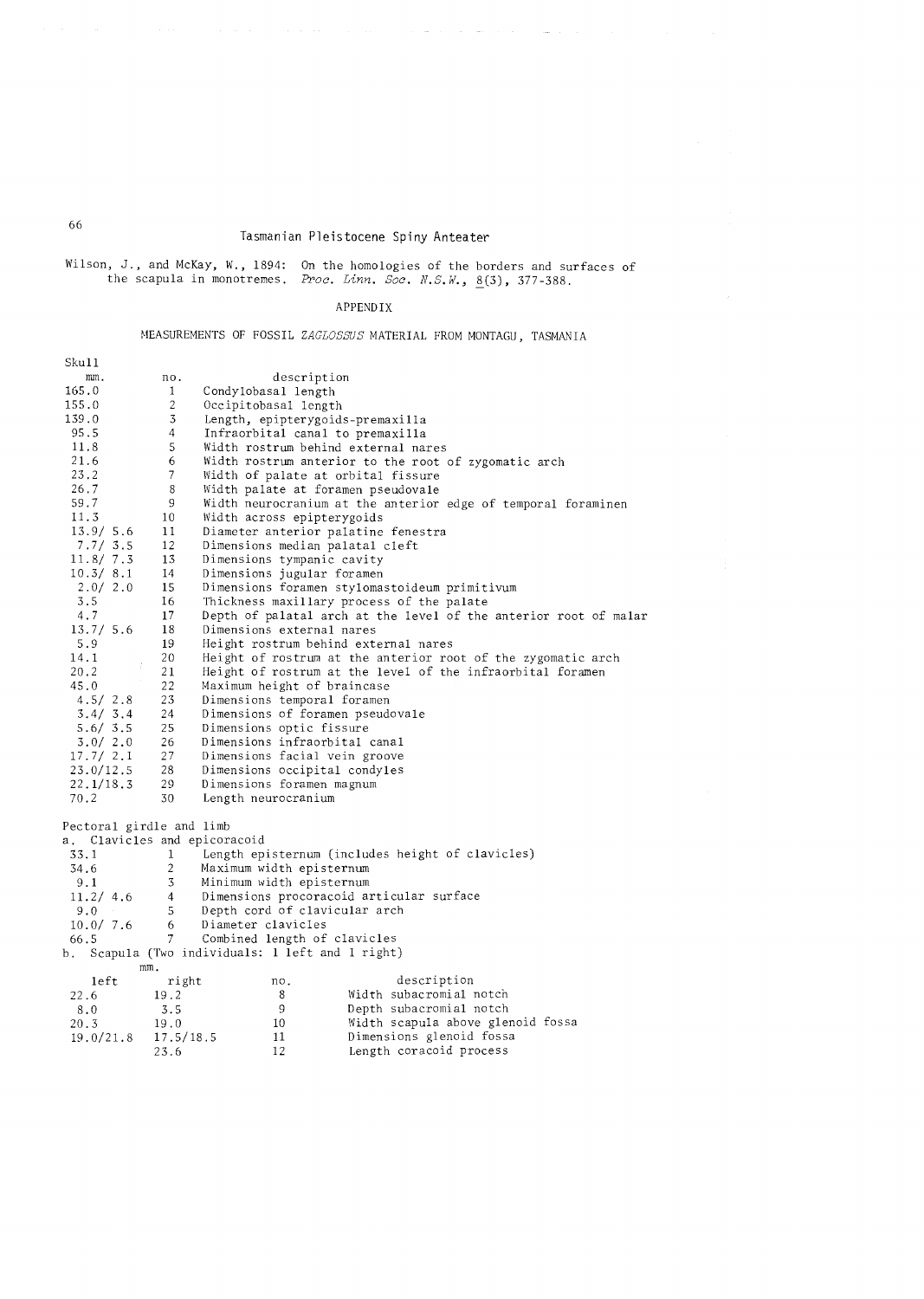mm. left right 16.2 20.2 65.3 no. 13  $\frac{14}{15}$ 15 c. Humerus (Two individuals: two right)  $\frac{mn}{24.9/11.4}$  $26.2/15.1$ 14.4 28.1 no. 16 17 18 description Minimum width coracoid process Maximum width coracoid process Length acromion to coracoid Dimensions head Lesser tuberosity to head Distance lesser tuberosity to teres major tubercle Width diaphysis posterior surface Height entepidondy1e Height ectepicondyle Length capitulum to head 20.7 26.0 19.6 66.5 77 .0 19 20 21 22 Length from head to tubercle for flexor carpi<br>radialis radialis mm. no. description 17.8/27.7 3.4/ 3.4 8.9/ 8.7 4.9/ 4.6 17.8/ 4.5 62.3\* 13.4 44.5\* 24 Dimensions "bicipital fossa"<br>25 Dimensions entepicondylar fo 25 Dimensions entepicondylar foramen, dorsal<br>26 Dimensions entepicondylar fossa 26 Dimensions entepicondy1ar fossa<br>27 Dimensions entepicondy1ar foram 27 Dimensions entepicondylar foramen, ventral<br>28 Dimensions distal articular surface 28 Dimensions distal articular surface<br>29 Distance across (width) distal end 29 Distance across (width) distal end of humerus 30 Length inter condylar notch<br>31 Distance across tuberositie Distance across tuberosities Innominate and pelvic limb a. Innominate 22.8/20.9 12.7/ 9.1 13.6/11.0 61. 3 40.5 46.0 48.0/36.7 20.8/16.0 41. 8 24.1 38.1 16.2/ 4.4 24.0 46.5 b. Femur 16.0/16.8 77.0 5.8\* 38.7 21.0 24.5 35.8 37.5 13.6/13.6 13.5/11.1 8.6/ 9.5 1 2 3 4 5 6 7 8 9 10 11 12 13 14 15 16 17 18 19 20 21 22 23 24 25 Diameter acetabulum Diameter acetabular fenestra Diameter obturator foramen Puboischium Height of ischium posterior to acetabulum and obturator foramen Length pubis Diameter of pelvic inlet Dimensions centrum sacral vertebra Width across ischia Depth ischipubic notch Width across ischia Dimensions epipubic bone articulation Length pubic "symphysis" Width across anterior inferior spine Dimensions head of femur Maximum length, head-lateral condyle Length intertrochanteric notch Length greater trochanter Distance lesser torchanter from head Width diaphysis femur Width distal articular surface femur Width across trochanters Dimensions medial condyle Dimensions lateral condyle Dimensions interocondylar notch